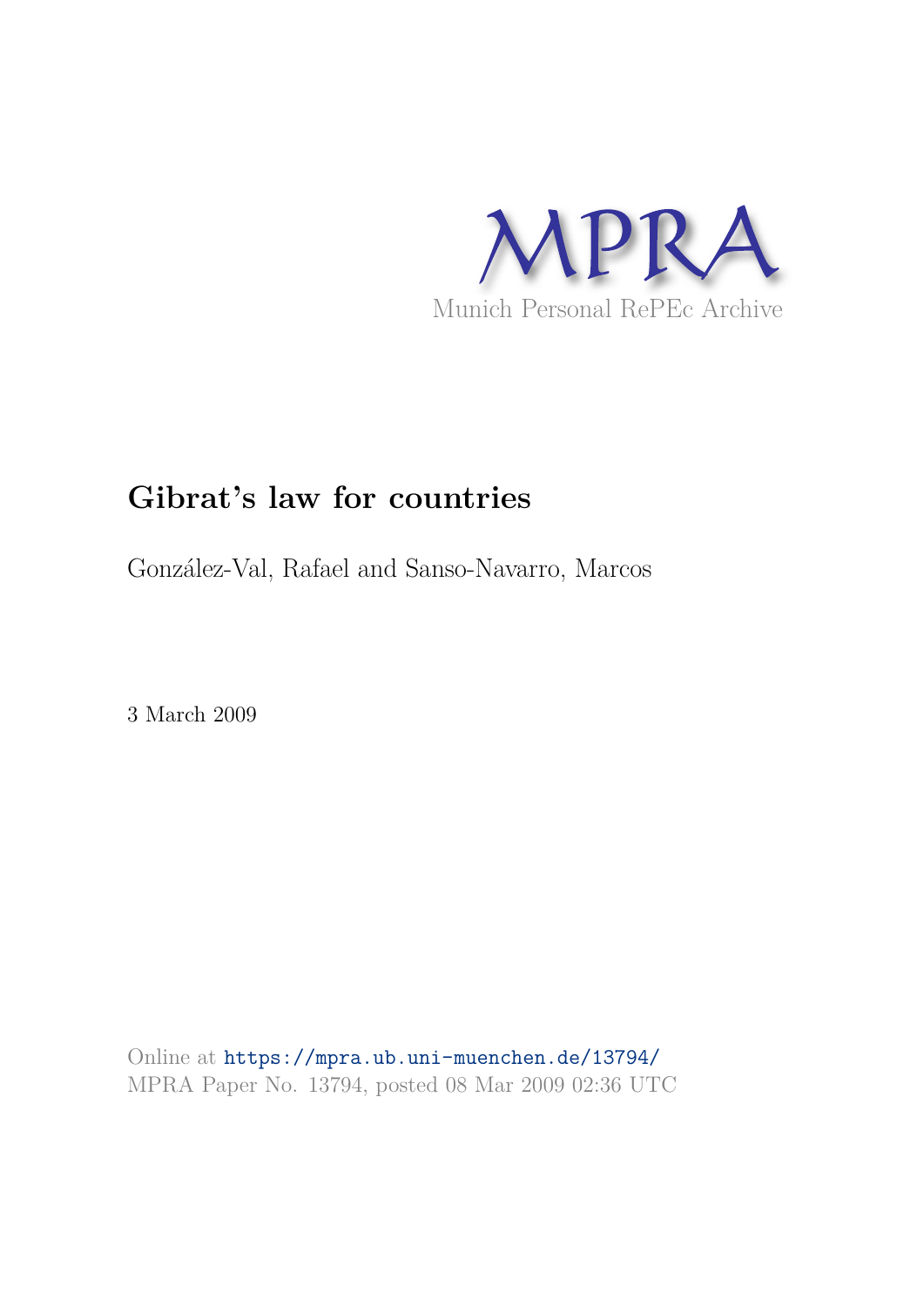## Gibrat's Law for Countries<sup>1</sup>

Rafael González-Val Departamento de Análisis Económico, Universidad de Zaragoza. Facultad de Ciencias Económicas y Empresariales. Gran VÌa, 2. 50005 Zaragoza, Spain. Fax: +34 976 761 996 e-mail: rafaelg@unizar.es

Marcos Sanso-Navarro

Departamento de Análisis Económico, Universidad de Zaragoza. Facultad de Ciencias Económicas y Empresariales. Gran VÌa, 2. 50005 Zaragoza, Spain. Fax: +34 976 761 996 e-mail: marcossn@unizar.es

Abstract A re-assessment of Gibrat's Law in the context of country size is carried out in this paper. In addition, how similarly population is distributed in cities and countries is analyzed from a temporal perspective. Although evidence of Gibrat's Law is found, it is weaker than that previously established in Rose (2006). This is due to the methodology applied and is especially appreciable in very small countries. Nonetheless, we observe that the population growth process in countries is similar to that of cities. As a result, the similarities between how the population is distributed in these two geographical categories have increased over time.

Keywords Gibrat's Law  $\cdot$  Country Size.

JEL Classification  $C12 \cdot F00 \cdot R12$ .

<sup>&</sup>lt;sup>1</sup>Corresponding author: Rafael González-Val. The authors have benefited from the helpful comments of two anonymous referees and Fernando Sanz. Financial support from Ministerio de Educación y Ciencia (SEJ2006-04893 and SEJ2006-14397 projects and AP2005-0168 FPU grant) and the Regional Government of Aragón (ADETRE Research Group) is acknowledged.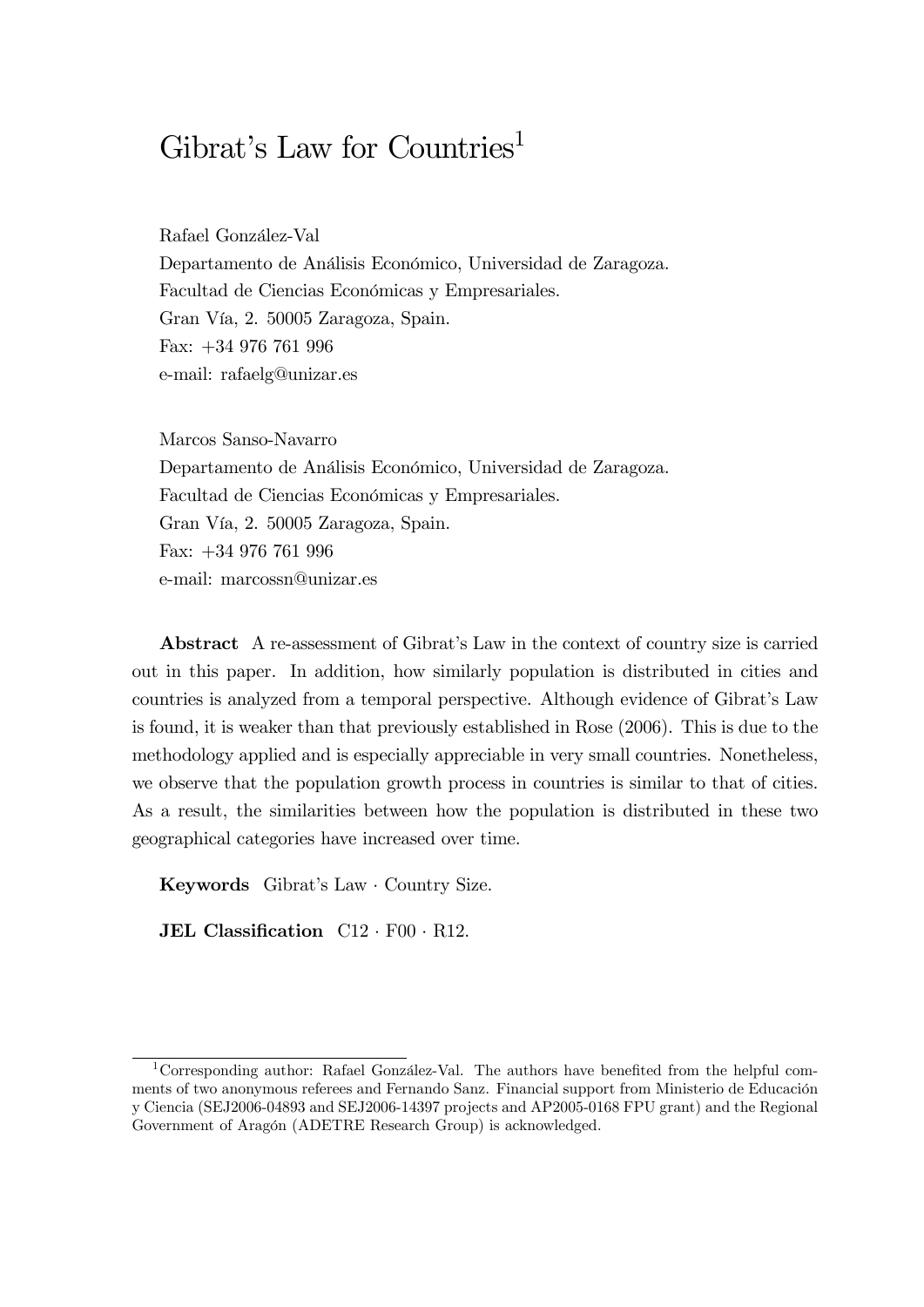## 1 Introduction

Gibrat's Law - also known as the Law of Proportionate Growth (Gibrat, 1931) - establishes that the growth rate of a variable is independent of its initial size. Since its formulation, it has been the subject of a large number of empirical studies as to its validity in different contexts like financial returns, firms and city sizes. More interestingly, the observation of this empirical regularity for city size has motivated theoretical developments in regional and urban economics (Gabaix, 1999; Córdoba, 2008).

Rose (2006) has gone further and analyzed whether Gibrat's Law also holds in another context relevant to population issues: country size. Among other Öelds, this question is interesting for economic growth (Alesina et al., 2005). The related literature started with Malthusian Theory and evolved towards modern theoretical economic growth models (Ehrlich and Lui, 1997; Jaeger and Kuhle, 2009). An implication of country population growth consistent with Gibrat's Law is that per capita income growth differences across countries would only be explained by differences in labour productivity. Country population growth also has policy implications. An example is the Chinese "One Child Policy", introduced in 1979. Therefore, it is interesting to have a clear characterization of the evolution of country population growth.

The only existing analysis regarding the fulfilment of Gibrat's Law for country sizes (Rose, 2006) was carried out using both visual (scatter plots and histograms) and econometric  $(\beta$ -convergence regressions and normality tests) tools. Our paper tries to further contribute to this recently established strand in the literature by implementing alternative tests. This will be done by applying the most commonly used techniques in another demographic context where Gibrat's Law is relevant: city size.

On one hand, non-parametric tests will be implemented. First, kernel regression techniques that establish a functional form-free relationship between population growth and country size for the entire distribution will be used (Ioannides and Overman, 2003; Eeckhout, 2004). Second, transition matrices (Quah, 1993) will be estimated in order to obtain information about the degree of intra-distributional mobility. On the other, Clark and Stabler (1991) suggested that testing for Gibrat's Law is equivalent to testing for the presence of a unit root. This idea has also been emphasized by Gabaix and Ioannides (2004) who expect "that the next generation of [city] evolution empirics could draw from the sophisticated econometric literature on unit roots". Given the structure of the data analyzed, the panel unit root test recently proposed in Pesaran (2007) will be applied. As well as controlling for the possible dependence among countries, it has nice size and power when dealing with a cross-sectional dimension greater than the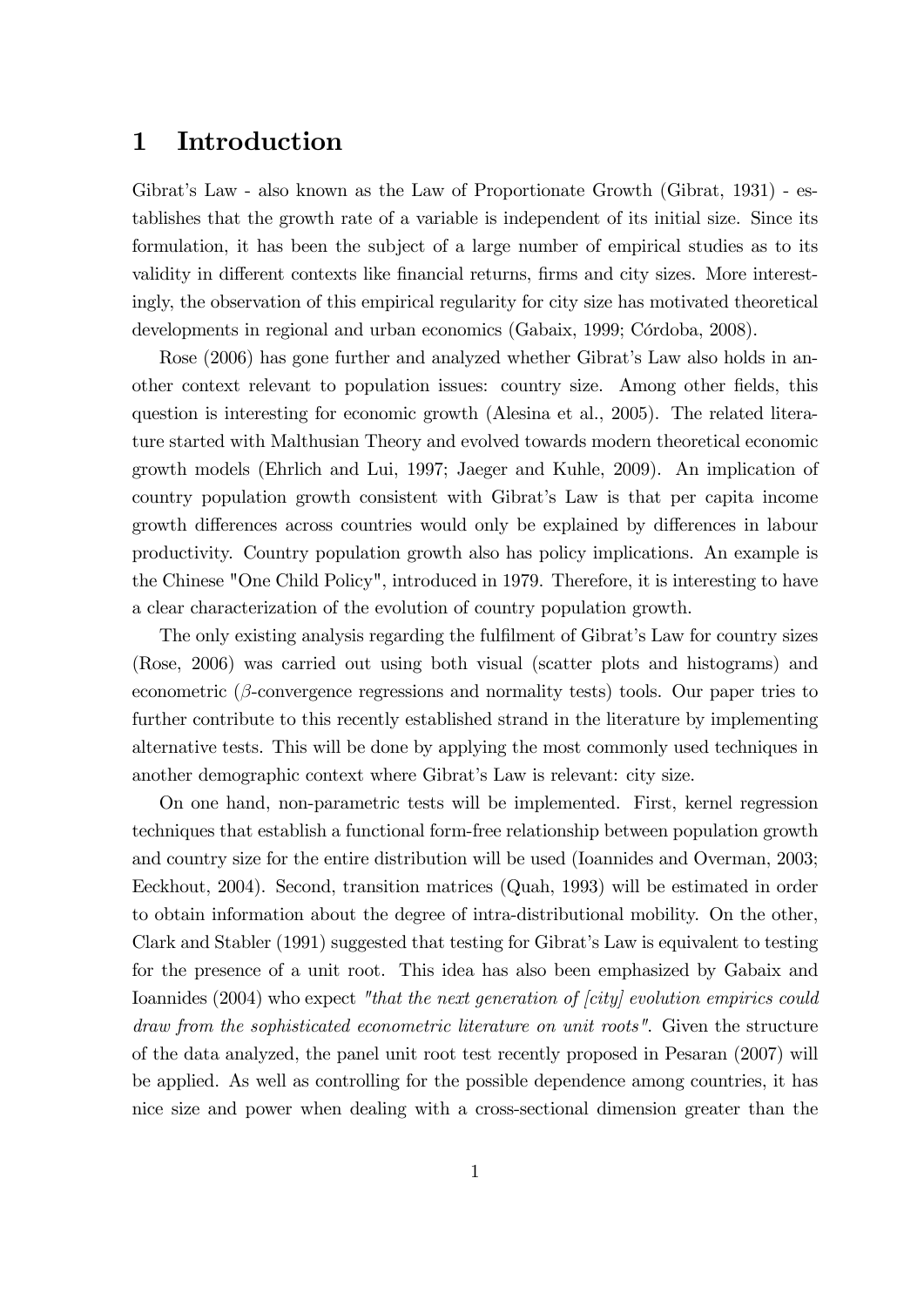temporal one, as is the case here.

A related regularity commonly known as Zipf's Law was also explored for country size by Rose<sup>2</sup> . It implies that, if country sizes are ordered from the largest to the smallest, the product between rank and population size is constant. These two complementary analyses (Zipfís and Gibratís laws) led to the conclusion that country and city size distributions were similar even if the theories explaining city size distributions do not apply to country size distribution. This Önding is quite surprising since urban structure models rely on the assumption of the free mobility of workers, which is less reliable for countries because international emigrants usually face transport costs as well as cultural and legal barriers.

As another contribution in the context of country population empirics, evidence regarding Zipf's Law will be studied from a temporal perspective. Moreover, and in line with the spirit of Rose's work, a parallel analysis for the city size distributions in the United States (US) and Italy has also been carried out. Formal statistical tests of the similarity between the size distributions studied in the paper will be reported.

Although the results obtained are mixed, evidence of an independent population growth with respect to initial size is found. Gibrat's Law does not always hold for very small units when using non-parametric kernel regressions. In addition, there is little favourable evidence of Gibrat's Law from the panel unit root tests. These conclusions apply for both countries and cities. Zipf's Law estimation results also show similarities between the size distributions of cities and countries in their upper tails. However, they differ when the whole distributions are considered. Even so, it can be concluded that similarities in the population growth processes of both cities and countries have led to more similar population distributions between these two geographical categories over time.

The paper is structured as follows. Section 2 details the data sources from which the information on the population of countries and cities has been obtained. Section 3 describes the non-parametric and parametric tests for Gibrat's Law applied to country size and presents the results. The corresponding parallel analysis for US and Italian cities is also carried out. Section 4, studies the fulfilment of  $\mathbb{Z}ipf$ 's Law and statistically compares country and city size distributions from a temporal perspective. Section 5 summarizes the most relevant findings and concludes.

 $2\text{Zipf's Law}$  for country size has also been analyzed by Di Guilmi et al. (2003) and Furceri (2008) with the difference that country size was measured in terms of GDP per capita.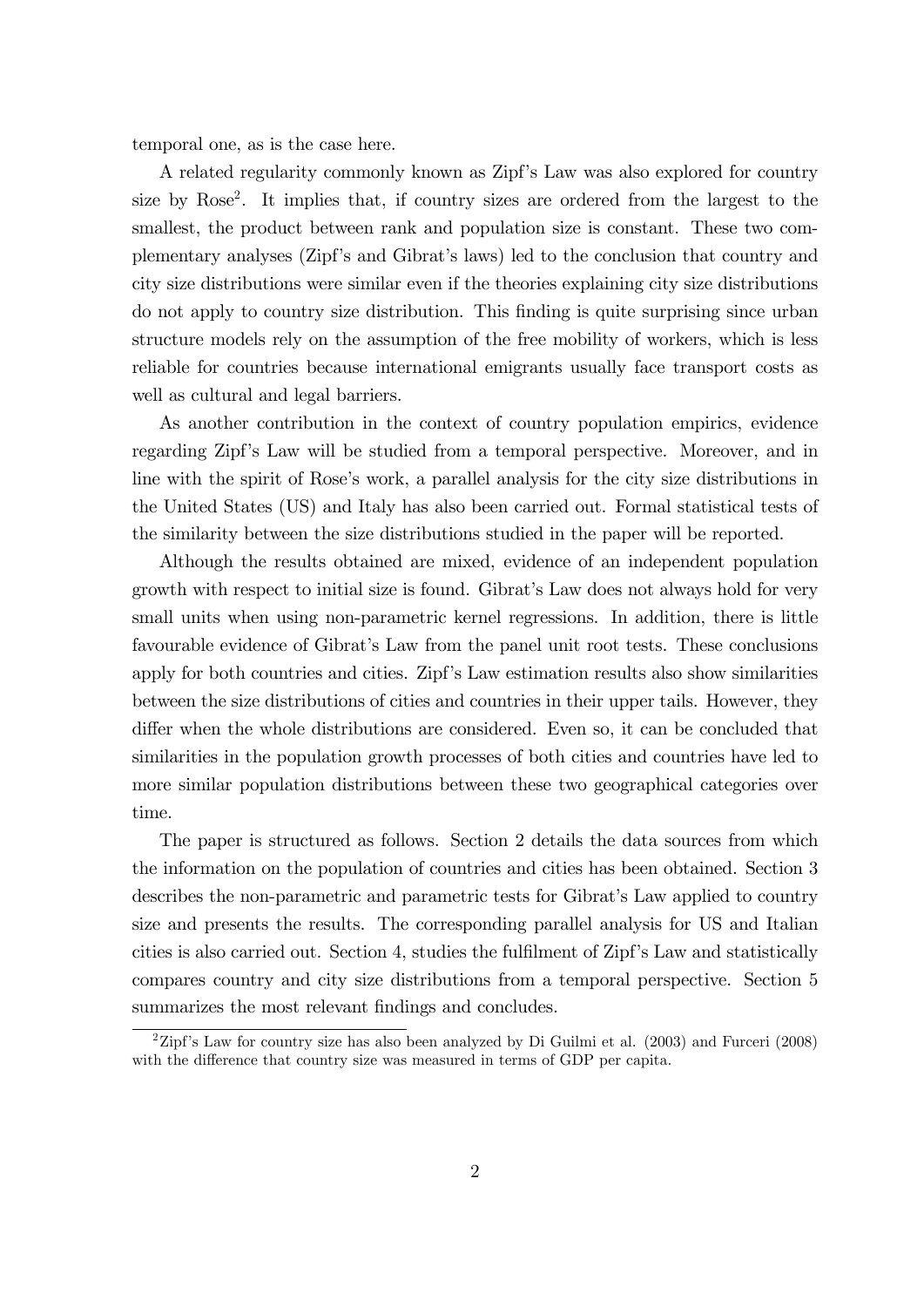#### 2 Data sources

Country population data have been extracted from the Penn World Table (PWT, hereafter) release 6.2. As all units included in this database are considered, the only definition of "country" that we use is if it appears as such in this database. The PWT contains balanced panel data for the population of 187 countries during the period 1950-2004. Therefore, the analysis of the world population growth process and its distribution presented here will mainly refer to the second half of the 20th century.

Data from two developed countries, the US and Italy, have been used in order to carry out a parallel analysis for the size distribution of cities. This will allow us to study two different urban structures. While the US is a relatively young country whose inhabitants are characterised by high mobility, Italy has a much older urban structure and its inhabitants present greater resistance to moving. The highest number of urban units will be considered when possible. In addition, the period for which the city analysis will be carried out is almost the same as that for countries.

The US data have been extracted from the Census Bureau and refer to the units labelled as "incorporated places". They include governmental units classified under the Statal Laws as cities, towns, boroughs or villages. Alaska, Hawaii and Puerto Rico have not been considered due to data limitations. The population in each urban unit is observed every ten years. The number of observations increases from 17,113 in 1950 to 19,296 in 2000.

The geographical unit for Italy is the municipality and the data have been obtained from the Italian National Statistical Office (Instituto Nazionale di Statistica / Servizio Biblioteca e Servizi all'utenza de la Direzione Centrale per la Diffusione della Cultura e dellíinformazione Statistica). The number of units is 8,100 during the whole period and the population data is also observed on a 10-year basis starting in 1951.

## 3 Gibrat's Law and country size

As noted before, the only empirical assessment of Gibrat's Law for countries to date was carried out by Rose (2006). It mainly relies on graphical (scatter plots and histograms) and statistical methods (traditional  $\beta$ -convergence regressions and normality tests). Our paper tries to contribute to this recently established strand in the literature by applying the most commonly used techniques in another demographic context where Gibrat's Law is relevant: city size. A summary of the post-1990 empirical studies about the fulfilment of Gibrat's Law in city population growth is shown in Table 1. In line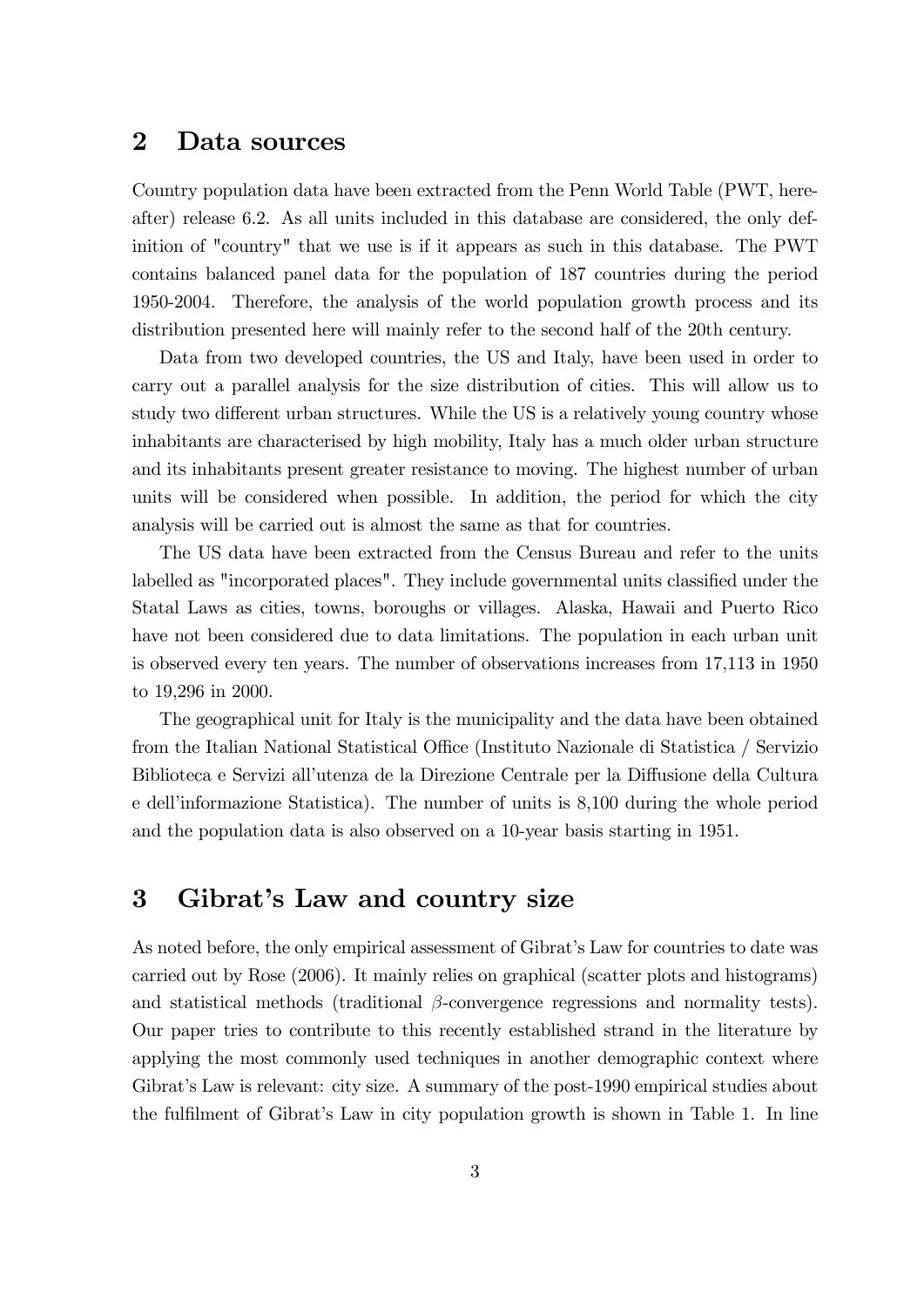with the suggestion in Gabaix and Ioannides  $(2004)$ , most studies now apply unit root tests. Probably because of their áexibility, the second most commonly used tests are based on non-parametric techniques. This is especially true for kernel regressions and the estimation of transition matrices.

#### [Insert Table 1 here]

So, the analysis presented in this section will be based on these three methodologies. The non-parametric tests will be implemented Örst, followed by the application of panel unit root tests. The fundamentals of each technique will be described as well as the results obtained from country population data. In addition, the relevant parallel comparison with the results obtained from the application of these methods to city size data will be provided. The reason is that one of the main ideas in Rose's work was the similarity between how population evolved and was distributed in cities and countries.

#### 3.1 Non-parametric tests

#### 3.1.1 Kernel regression

Description Following Ioannides and Overman (2003) and Eeckhout (2004), the logarithmic growth rate of a given country  $i(g_i)$  can be specified in a non-parametric way as:

$$
g_i = m(s_i) + \varepsilon_i \tag{1}
$$

Thus, this variable is expressed as a function  $m(\cdot)$  of the natural logarithm of its relative size  $(s_i)$ . The latter is defined as the ratio of the country size over the contemporary world sample average. Consequently, instead of assuming a linear relationship between these two variables, as in the conventional  $\beta$ -convergence regressions framework,  $m(\cdot)$ is estimated as a local average. This is done using a kernel function  $K(\cdot)$ , assumed to be symmetric, weighted and continuous.  $\varepsilon_i$  is the error term.

Population growth rates have been calculated yearly over the entire sample period. As normalized rates have been considered, Gibrat's Law would be observed if the estimated mean is a straight line close to zero and its variance is around one. Deviations from these values imply rejections of this empirical regularity.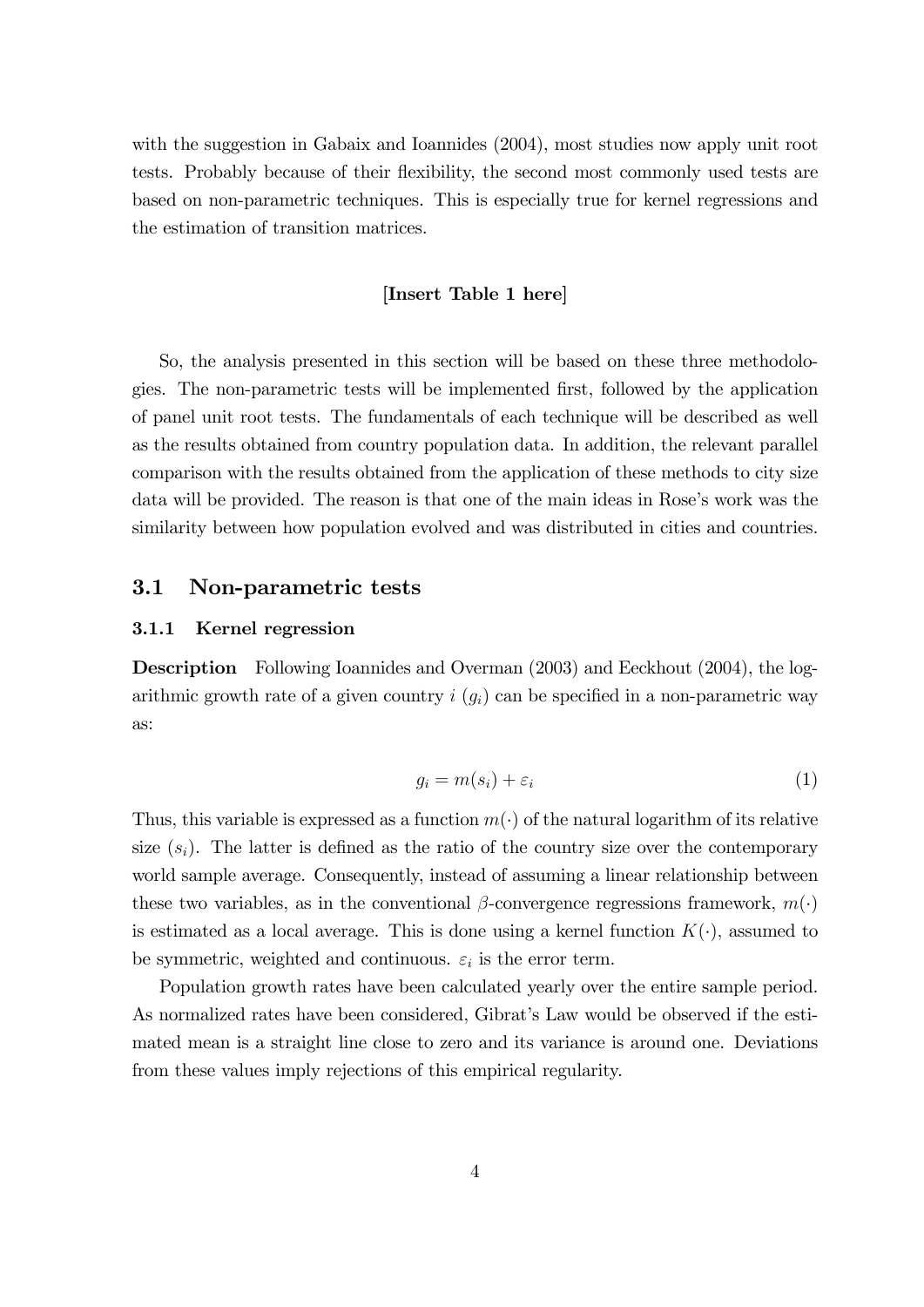In order to estimate the non-parametric function  $m(\cdot)$  in (1), the Nadayara-Watson estimator has been applied:

$$
\hat{m}(s) = \frac{n^{-1} \sum_{i=1}^{n} K_h (s - s_i) g_i}{n^{-1} \sum_{i=1}^{n} K_h (s - s_i)}
$$
(2)

 $n$  is the number of observations, and  $K_h$  reflects the dependence of the kernel function on the bandwidth  $(h)$ . This parameter has been fixed to 0.5. The Epanechnikov kernel has been used.

As with the estimation of the mean in  $(2)$ , the variance can be obtained as:

$$
\hat{\sigma}^{2}(s) = \frac{n^{-1} \sum_{i=1}^{n} K_{h} (s - s_{i}) (g_{i} - \hat{m}(s))^{2}}{n^{-1} \sum_{i=1}^{n} K_{h} (s - s_{i})}
$$
(3)

Results for countries Kernel estimation results for country size are plotted in the two graphs on the left of Figure 1. All the available information for the sample period 1950-2004 has been pooled, totalling  $10,098$  observations. Bootstrapped  $95\%$  confidence bands obtained using 500 random samples with replacement are reported.

#### [Insert Figure 1 here]

It can be concluded from the top left graph in Figure 1 that the null hypothesis of mean population growth conditional on country relative size being zero cannot be rejected at a  $5\%$  significance level for the great majority of relative sizes. However, some contrary evidence is found for some values in the lower tail of the country size distribution. These findings are related to the fact that small countries such as Djibouti, Grenade, Vanuatu or Brunei have been included in the analysis. For them, a small change in population leads to a high population growth in percentage terms, making their estimated growth rate statistically different to the sample mean. Moreover, it should be noted that this estimated conditional mean has an inverted U-shape around zero in the middle of the relative size distribution. Therefore, the fulfilment of Gibrat's Law cannot be rejected once the lower tail of the country size distribution is neglected.

A differential behaviour of the smallest countries in the sample with respect to the estimated conditional variance is also observed in the bottom left graph of Figure 1.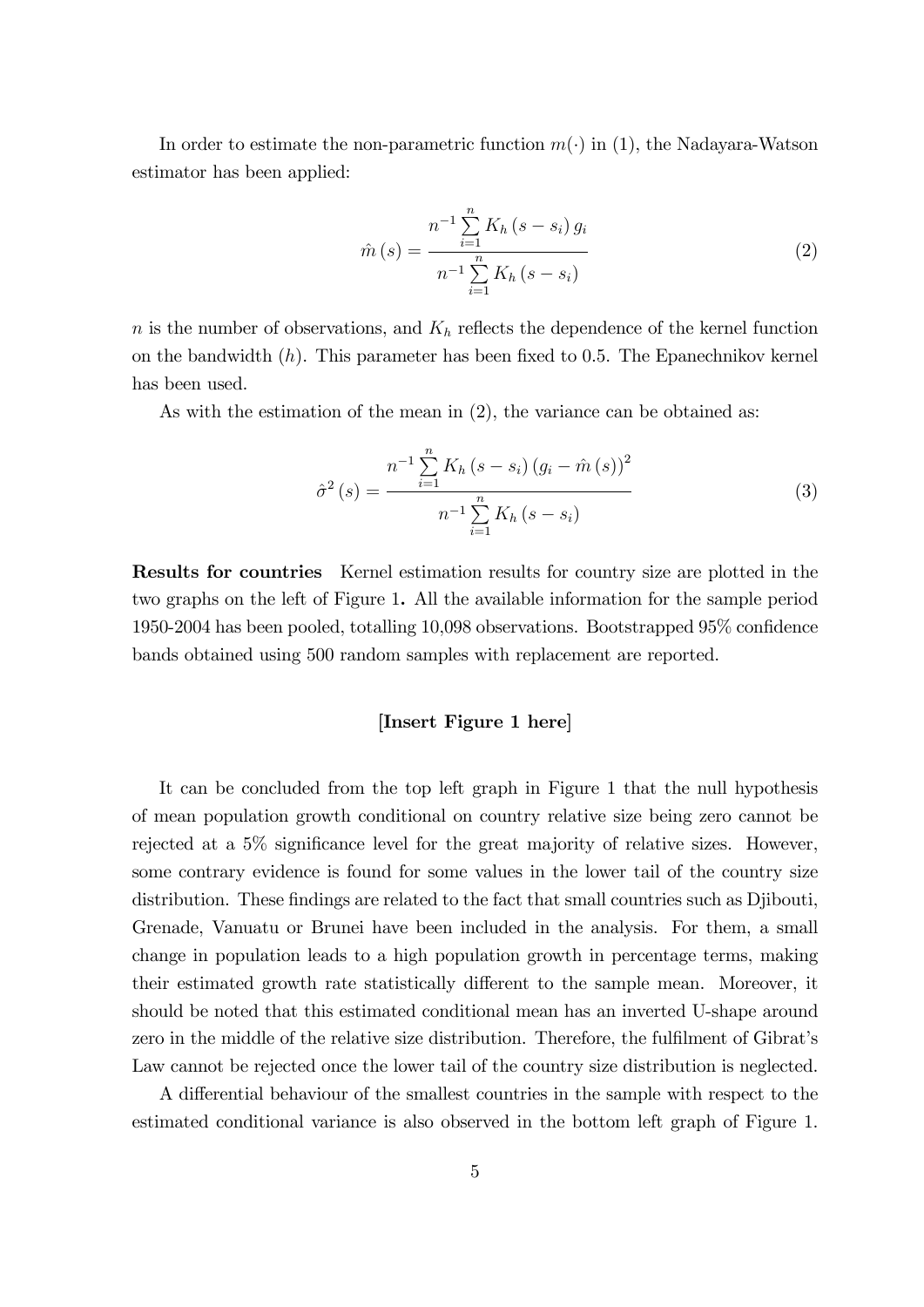The null hypothesis of this variance being equal to one is rejected for some relative sizes in the lower tail. As was also the case for the mean, evidence of Gibrat's Law is found as we move towards the right of the distribution. This function reaches a peak around the lower end and returns to a value close to one in the upper part of the distribution.

Therefore, it can be concluded that the application of kernel regressions leads us to find evidence of the fulfilment of Gibrat's Law in country size with some exceptions in the lower tail of the distribution.

Comparison with city size Kernel regression estimation results for the US incorporated places and Italian cities are displayed in the middle and on the right of Figure 1, respectively. The number of observations is 89,500 for the US and 38,555 for Italy. In both cases, it can be observed in the two graphs in the upper part that the null hypothesis of zero conditional mean growth is rejected at the  $5\%$  significance level for the smallest units. In addition, the null hypothesis of the standardized conditional growth variance being equal to one is also rejected at the lower end of both size distributions.

These rejections are a consequence of the consideration of the whole size distribution since they correspond to the smallest units, represented by cities with less than 200 inhabitants. Although their urban character is debatable, Eeckhout (2004) suggested considering the whole distribution when testing for Gibrat's Law. On the contrary, other authors impose a minimum population threshold of 2,000 - 3,000 inhabitants. In contrast to what happens for cities, the definition of a country is a political issue rather than one of size.

All the findings presented above lead us to conclude that there are similarities for the growth experienced by the population of cities and countries: (i) there is evidence in favour of Gibratís Law for most of the size distribution, (ii) rejections are especially appreciable in the smallest units, (iii) estimated conditional means and variances follow similar patterns. With respect to the latter, it should be noted that the estimated functions for countries are more similar to those of Italian cities than to those of the US incorporated places. This may be related to the fact that urban mobility in Europe is lower than in the US (Cheshire and Magrini, 2006) and, hence, more similar to that observed among countries.

#### 3.1.2 Transition matrices

Description If population growth does not depend on the initial state, the size distribution of countries will be persistent. Therefore, evidence of Gibratís Law will be found when changes are rarely observed in the estimated transition matrices.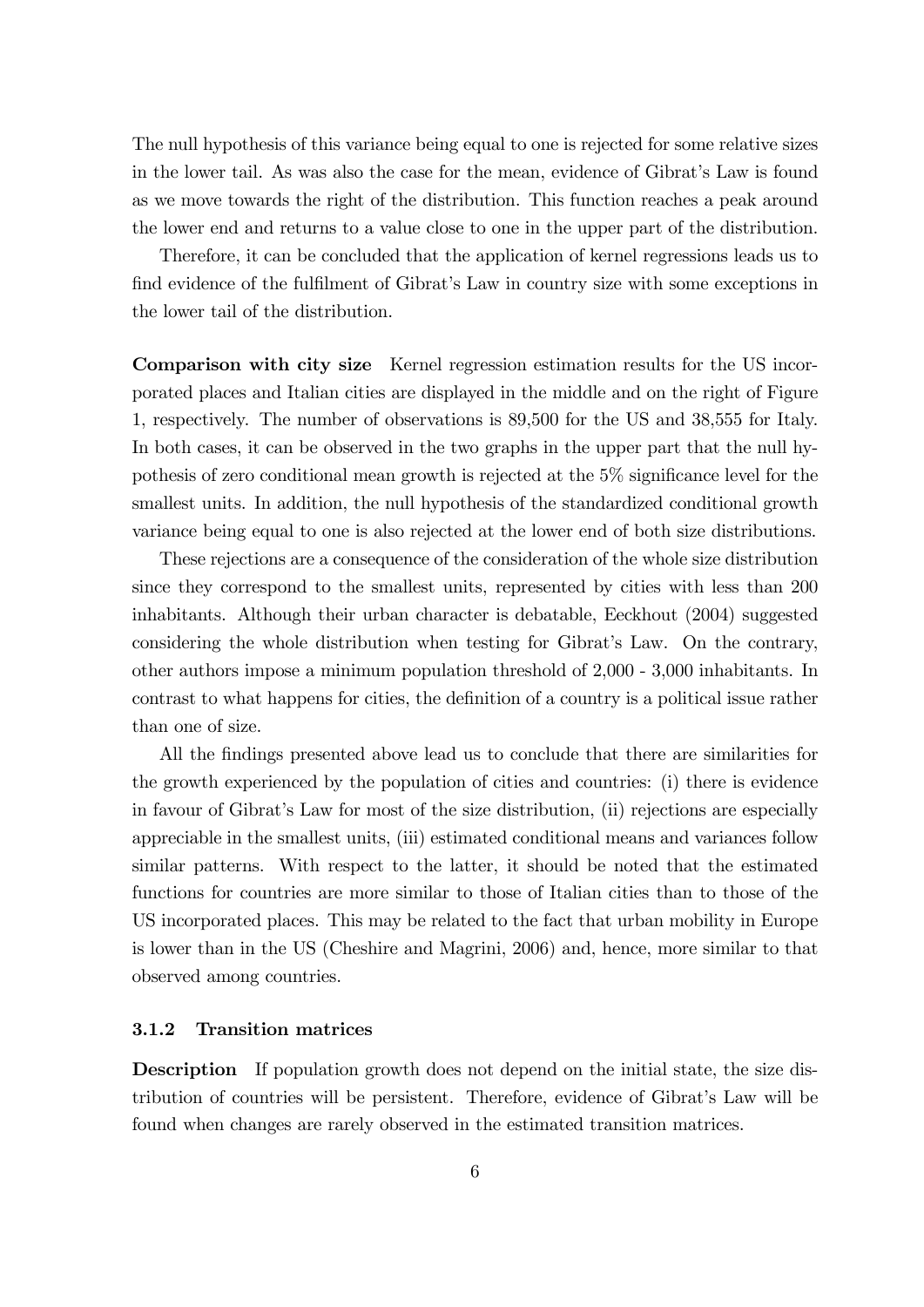As is habitual, let's begin by assumming that the world population distribution evolves according to a homogeneous first-order stationary Markov process. Its evolution is described by a transition matrix of probabilities of change between the groups in which the size distribution of countries is divided. The pattern of growth will be consistent with Gibrat's Law as the elements in the diagonal approach one. Elements different from zero outside the diagonal represent intra-distributional movements.

This methodology requires a discretization of the size distribution at each point in time into cells whose cut-off points are defined by specific values. Each country is assigned to one of a predetermined number of groups depending on its relative size. This is why the world population distribution has been divided into five states determined by the following upper bounds<sup>3</sup>: 0.25, 0.5, 0.75, 2 and  $\infty$  times the contemporary sample average. In 1950, they correspond to cell shares starting from the bottom of 57, 14, 11, 9 and 9% of the total number of countries, respectively.

Let  $F_t$  be the distribution of world population at time t. As noted before, it is assumed that it evolves according to the following Law of Motion (Quah, 1993):

$$
F_{t+1} = M \cdot F_t \tag{4}
$$

M is the  $5 \times 5$  Markov chain transition matrix that maps the distribution at one point in time to that in the following period. That is, it tracks where a given country in  $F_t$  ends up in  $F_{t+1}$  in probability terms. Each  $m_{ij}$  element in M is the estimated probability that a country in group i in period t moves to group j in period  $t+1$ . These transition probabilities are estimated as:

$$
\hat{m}_{ij} = \frac{\sum_{t=1}^{T-1} n_{it,jt+1}}{\sum_{t=1}^{T-1} n_{it}} \tag{5}
$$

where  $n_{it,jt+1}$  denotes the number of countries moving from group i in year t to group j in year  $t + 1$  and  $n_{it}$  the number of countries in group i in year t.

Results for countries Transition matrices estimation results for countries are reported in the upper panel of Table 2. They correspond to the one-step decennial estimated transitions obtained by averaging the observed transitions for each one of the five decades in the period 1950-2000. The transition matrix on the left of the upper panel in Table 2 shows the results for the whole country sample. The main feature

 $3$ Changing these cut-off points does not qualitatively affect the results presented below.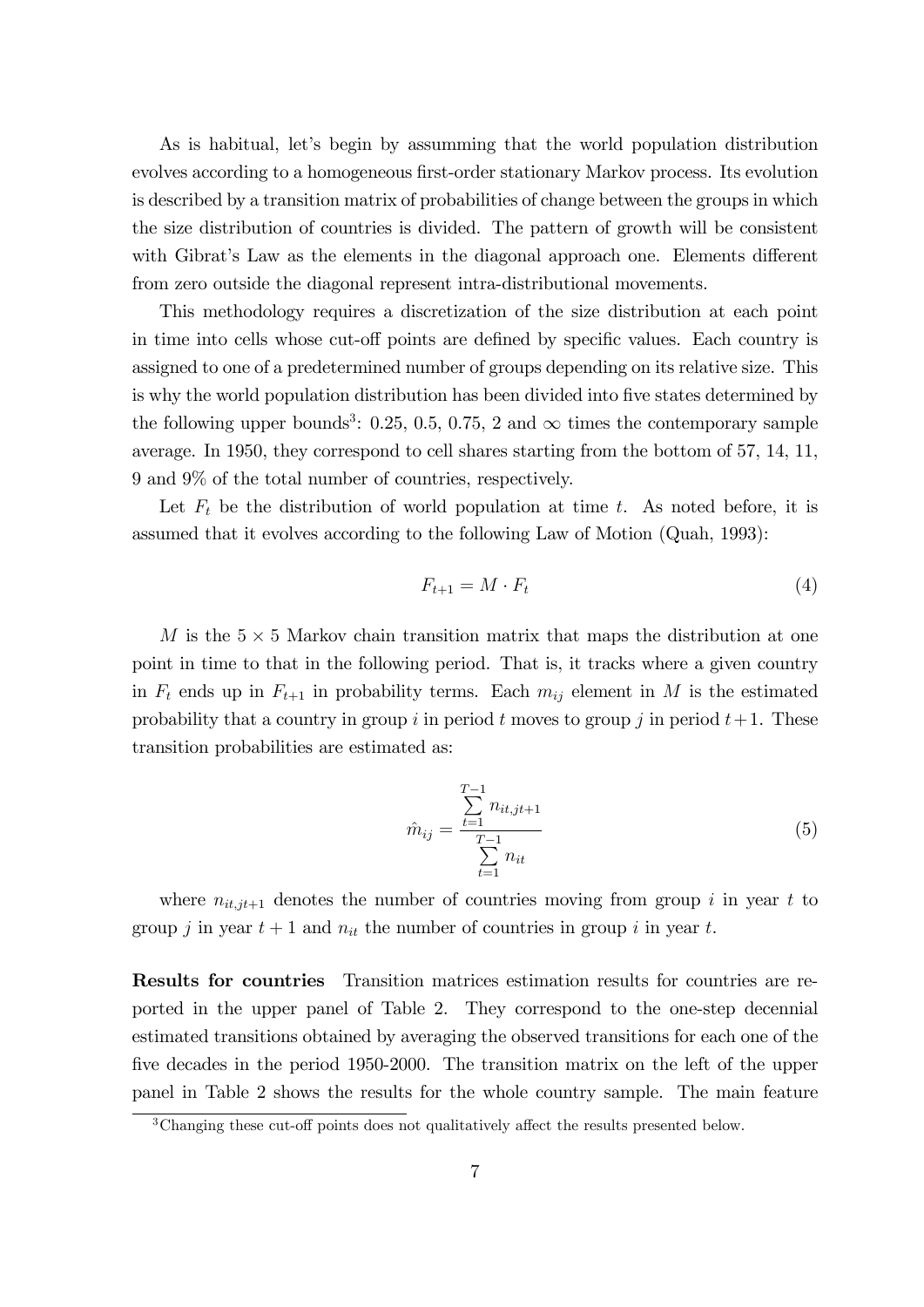observed is that the country size distribution is persistent because some values in the diagonal exceed 0.90. Specifically, most countries with a relative size less than 0.25 times the mean and 94 per cent of the biggest countries remained in the same state during the following decade. Although intermediate states are somewhat less persistent, all of their diagonal entries are greater than 0.75. Therefore, it can be concluded that there is evidence of the fulfilment of Gibrat's Law for countries when applying a transition matrix-based test.

#### [Insert Table 2 here]

Previous results from kernel regressions have suggested that the smallest countries seem to have a different growth pattern to those in the upper tail of the size distribution. This is why the estimated transition matrices for the latter have also been reported in the upper panel of Table 2. Specifically, the biggest 100 and 50 countries have been considered separately. Before presenting these results it should be noted that the state with the 0.25 upper bound has been dropped in order to be comparable with the city size distribution<sup>4</sup>. In addition, a fifth state denoted as "Rest" has been added (Lanaspa et al., 2003) because many countries either enter or leave the sample of the largest 100 or 50 in different time periods. "Rest" will include the 87 countries ranked from position 101 to 187 for the Top 100 matrix and the 50 countries ranked from position 51 to 100 for the Top 50 matrix. The transitions from the other states to this fifth one correspond to the countries that leave the sample of the 100 largest, while the transitions from the fifth state to the others reflect the countries that enter it.

Estimated probabilities in the diagonal increase for the intermediate states when considering the biggest countries. This increase is more noticeable for the biggest 100 countries and implies a higher persistence for the upper-tail distribution of country size. Therefore, and in line with our previous results, it can be concluded that the evidence favourable to Gibrat's Law increases as we move towards the upper tail of the country size distribution.

Comparison with city sizes One result commonly found in the literature about urban growth and relative size distributions is that the smallest cities tend to have higher intra-distributional mobility than the biggest ones, the latter being those that present a higher persistence. This is true for different time periods, countries and sample sizes. In light of our previous findings, this also seems to be the case for country size.

<sup>&</sup>lt;sup>4</sup>This state remained empty in almost all decades for city sizes.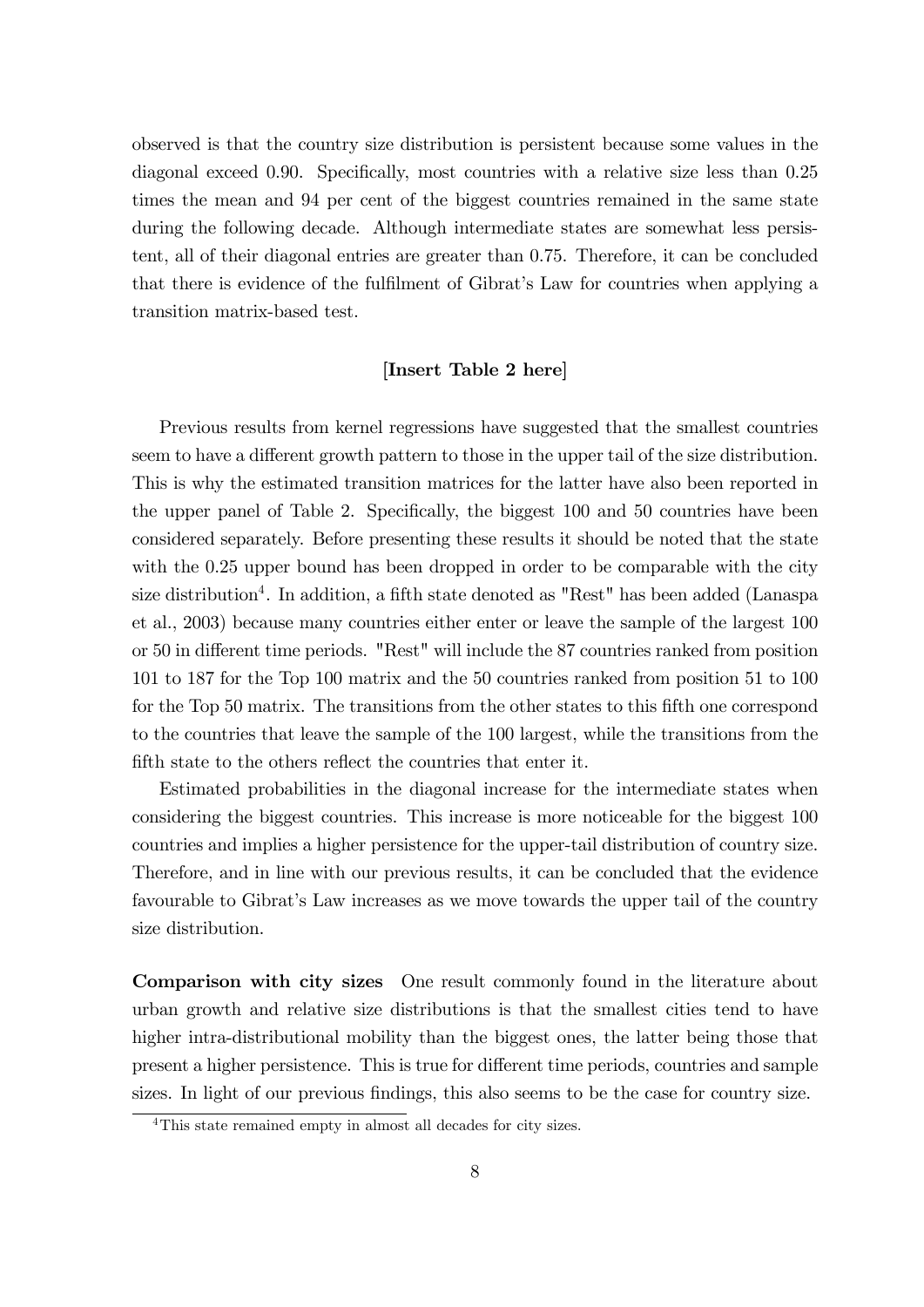The transition matrices for our city size data have also been calculated in order to establish further comparisons. To do so, three different sample sizes have been considered: the 200, 100 and 50 biggest cities in each country. The results obtained for the average transition matrices are displayed in the panels in the middle and at the bottom of Table 2 for the US and Italy, respectively. It can be observed that they are similar to those for countries. That is to say, the persistence of the intermediate states increases as we move towards the upper tail of the distribution. Also in line with previous results, transition probabilities in the upper tail of the country size distribution are more similar to those in the Italian case than in the US one.

#### 3.2 Parametric analysis: Panel unit root testing

Description The model of Clark and Stabler (1991) for city population growth with autocorrelated errors under the assumption that Gibrat's Law holds can be directly applied to countries. Within this framework, testing for Gibrat's Law in country size is equivalent to testing for the presence of a unit root in the natural logarithm of population. Specifically, if the null hypothesis that (the natural logarithm of) the country population time series  $(y_{it})$  has a unit root is rejected, the null hypothesis that its population evolves according to Gibrat's Law is also rejected. The panel structure of the available country population data has been exploited in order to test for a unit root.

The first question to be aware of when testing for unit roots with panel data methods is the possible presence of cross-sectional dependence. This is because it has been well established in the literature that panel unit root and stationarity tests that do not explicitly allow for this feature among individuals present size distortions (Banerjee et al., 2005). The importance of this characteristic in the PWT country population data has been shown using the simple test of Pesaran (2004). It is based on the average of pair-wise correlation coefficients of the OLS residuals obtained from standard augmented Dickey-Fuller (DF) regressions for each individual  $i(e_{it})$ . Let  $\hat{\rho}_{ij}$  be the sample estimate of the pair-wise correlation coefficient for countries  $i$  and  $j$  calculated over  $T$ time periods:  $\sigma$ 

$$
\hat{\rho}_{ij} = \hat{\rho}_{ji} = \frac{\sum_{t=1}^{I} e_{it} e_{jt}}{\left(\sum_{t=1}^{T} e_{it}\right)^{\frac{1}{2}} \left(\sum_{t=1}^{T} e_{jt}\right)^{\frac{1}{2}}}
$$
\n(6)

One virtue of Pesaranís test is that it does not depend on any particular spatial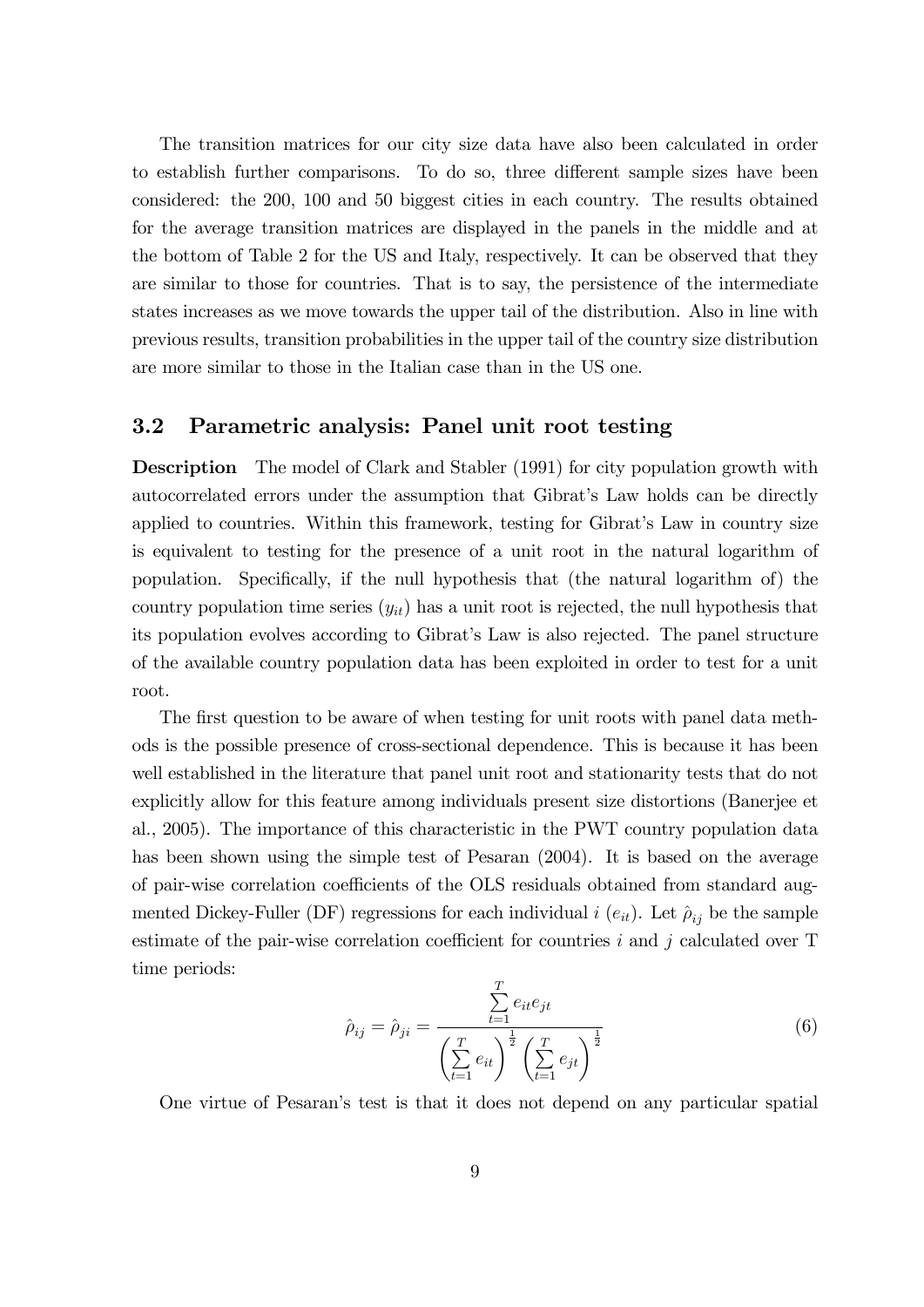weight matrix when the cross-sectional dimension  $(N)$  is large. Its null hypothesis is cross-sectional independence and is asymptotically distributed as a two-tailed standard normal distribution. The test statistic is calculated as:

$$
CD = \sqrt{\frac{2T}{N(N-1)} \left( \sum_{i=1}^{N-1} \sum_{j=i+1}^{N} \hat{\rho}_{ij} \right)} \longrightarrow N(0,1)
$$
 (7)

Having shown that the units in the country population panel are cross-sectionally correlated, the presence of a unit root has been tested for taking this into account. This has been done as in Pesaran (2007), who proposed augmenting DF regressions with the cross-sectional mean and some of its lags in order to proxy for a single unobserved factor. The resulting individual DF test statistics are then averaged in a similar fashion to Im et al. (2003) (CIPS test). Following Choi (2001), the p-values of the individual tests can also be combined (CZ test). Critical values are obtained with Monte Carlo simulations for a given specification of the deterministic component and depend on both the cross-sectional and temporal dimensions.

In order to avoid the size distortions of unit root tests in the presence of serially correlated errors, additional lags of the augmentation terms have been included. The latter have been chosen using the Modified Akaike information criterion proposed by Ng and Perron (2001) considering a maximum of 8. Only a constant has been included as the deterministic term. The reason is twofold. First, it is consistent with the model originally proposed by Clark and Stabler. Second, it will allow comparison with city size for which it is not possible to include a trend because the low temporal dimension available in that case imposes a degrees of freedom problem.

Results for countries The upper panel of Table 3 presents both the cross-sectional dependence and unit root tests results for country sizes. Results for the whole country sample are those on the left. The null hypothesis of no cross-sectional correlation is rejected at the  $1\%$  significance level. More interestingly, the null hypothesis of a unit root in country population is also rejected by both tests with the same level of significance. Therefore, it can be concluded that evidence against Gibrat's Law in country size is obtained from the application of panel unit root tests to the whole sample.

[Insert Table 3 here]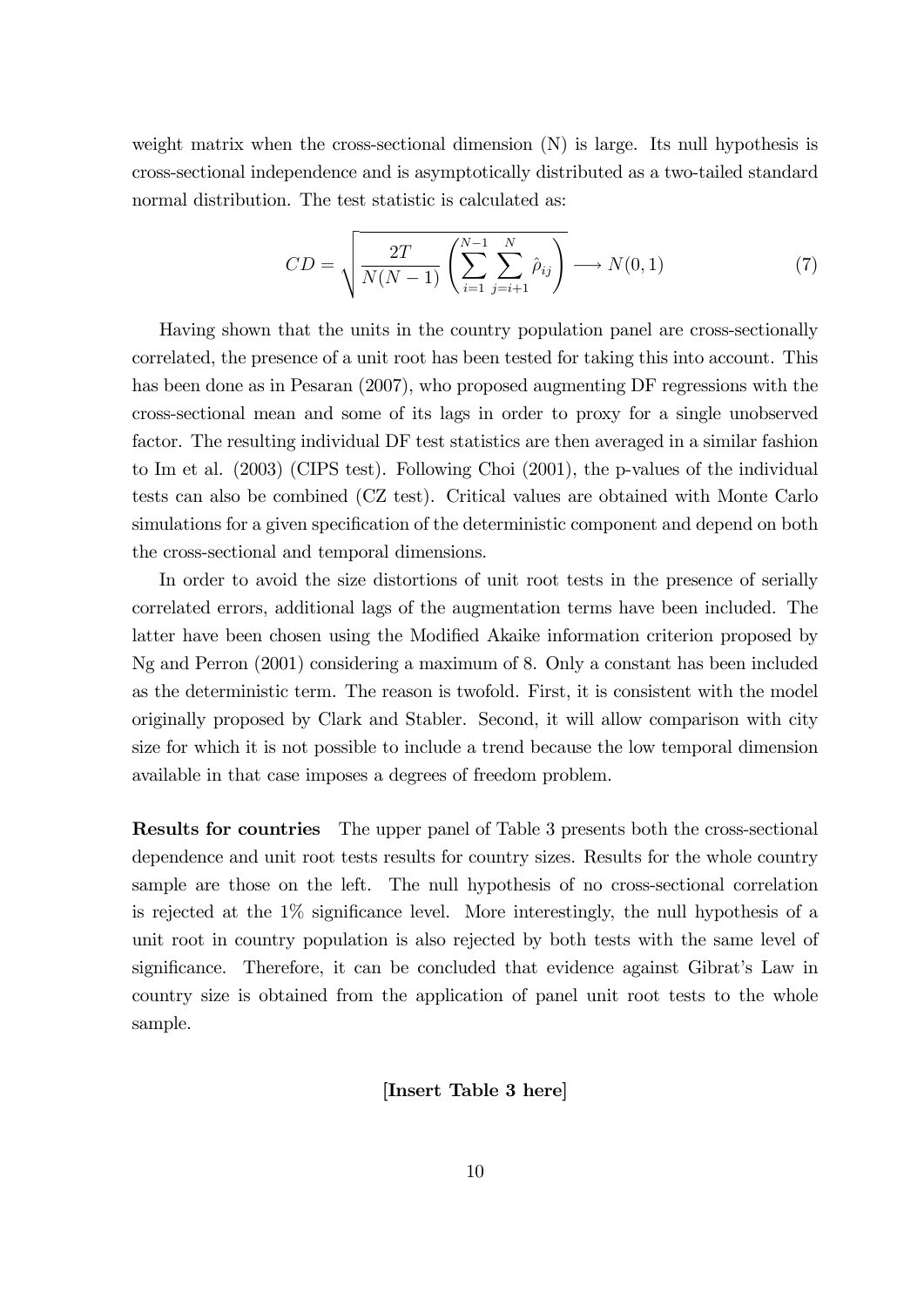In order to determine whether or not this rejection is driven by the smallest countries, the same tests have been applied to the 100 and the 50 biggest countries. The results are reported in the middle and on the right of the upper panel in Table 3, respectively. The main difference is that the null hypothesis of no cross-sectional correlation cannot be rejected at the  $10\%$  significance level for the 50 biggest countries. It can be observed that the null hypothesis corresponding to the fulfilment of Gibrat's Law is also rejected in these two sub-samples.

Comparison with city sizes As was also the case for transition matrices, three different sample sizes have been considered when applying the panel unit root tests to city size: the biggest 200, 100 and 50. The results are in the panels in the middle and at the bottom of Table 3 for the US and Italian cities, respectively. The null hypothesis of no cross-sectional dependence is rejected at the  $1\%$  significance level in all the cases. Moreover, it is found that the null hypothesis of a unit root is rejected for sample sizes of 200 and 100 cities. These rejections are stronger for the CZ test and for the Italian cities. Contrary to what happened when analyzing country size, there is evidence of the fulfilment of Gibrat's Law when considering only the 50 biggest cities in both the US and Italy.

Summarizing, the use of panel unit root tests has given evidence against the fulfilment of Gibratís Law for country sizes. In contrast to the results obtained with the non-parametric tests, rejections do not seem to be caused by considering the smallest countries. This evidence contrary to Gibrat's Law is also found in city size. However, this empirical regularity is fulfilled in the upper tail of the city size distribution of the US and Italy.

## 4 Zipf's Law and country size

One stylized fact in urban economics is that the city size distribution in many countries can be approximated by a Pareto distribution whose exponent is equal to one. If this is the case, it can be concluded that there is evidence of Zipf's Law (Zipf, 1949). The latter is closely related to Gibratís Law to the extent that the two empirical regularities are considered to be the two sides of the same coin. While Gibrat's Law has to do with the population growth process, Zipf's Law refers to its resulting population distribution. Several authors have modelled this relationship theoretically. Gabaix (1999) showed how deviations from Zipf's Law are determined by deviations from Gibrat's Law using a model based on local amenity shocks. More recently, Cordoba (2008) concluded that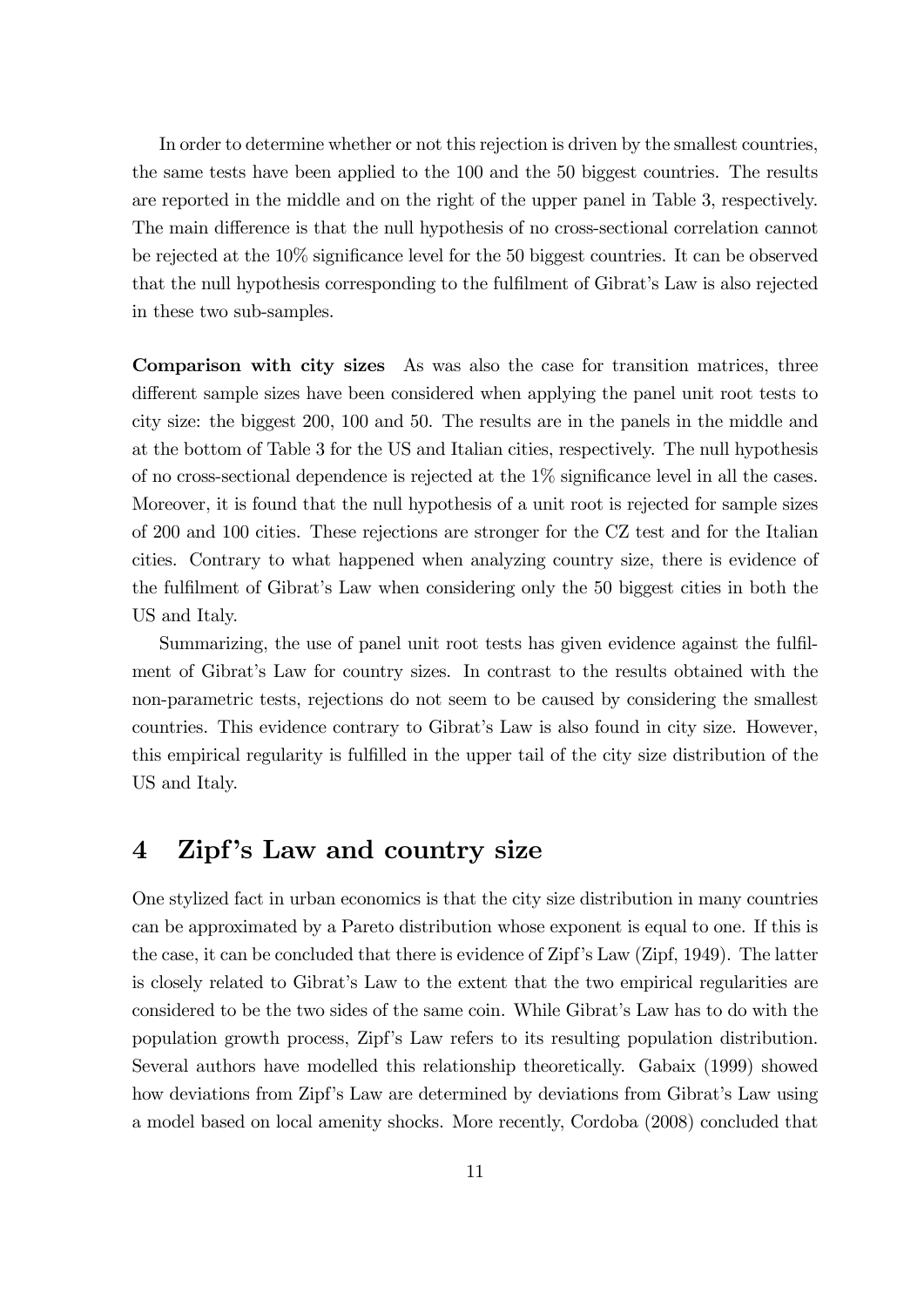Zipf's Law is equivalent to Gibrat's Law under plausible conditions.

Zipfís Law has already been tested for in the context of country size by Di Guilmi et al. (2003), Rose (2006) and Furceri (2008). Because of the relationship between Gibrat and Zipf's Laws, the fulfilment of the latter in the size distributions studied in this paper has also been analyzed. Our main contributions are that a temporal perspective is adopted and that the comparison of size distributions is carried out through the use of non-parametric kernel density estimators and formal statistical tests.

#### 4.1 Temporal evolution of the Pareto exponent

The Pareto distribution was originally used as a statistical approximation to studying income distributions. Using the notation related to country population, let us denote s as the relative size and  $R$  its corresponding rank (1 for the biggest, 2 for the second and successively). These two variables are related following a Power Law if  $R(s) = As^{-a}$ , which is usually specified and estimated in its logarithmic version in order to check its fulfilment and estimate the magnitude of the relevant parameters:

$$
\ln R = b - a \ln s + \xi \tag{8}
$$

 $\xi$  is the error term. b and a are the parameters that characterize the distribution. The second parameter is known as the Pareto exponent, and Zipf's Law holds when  $a = 1$ . Gabaix and Ibragimov (2007) proposed specifying equation (8) by substracting 1  $\frac{1}{2}$  from the rank to obtain an unbiased estimation of a:

$$
\ln\left(R - \frac{1}{2}\right) = b - a \ln s + \varepsilon \tag{9}
$$

Equation (9) has been estimated by OLS for the PWT population data, US incorporated places and Italian cities at the different points in time when they are observed during the period 1950-2004. As in the previous section, the analysis refers to three different sample sizes: all units, the biggest 100 and 50. The estimated Pareto exponents and their corresponding  $95\%$  confidence bands are plotted in Figure 2.

#### [Insert Figure 2 here]

The graphs at the top of Figure 2 show the estimation results obtained when considering all the units in each geographical category. It can be observed that the estimated Pareto exponent for countries remains almost constant during the whole sample period,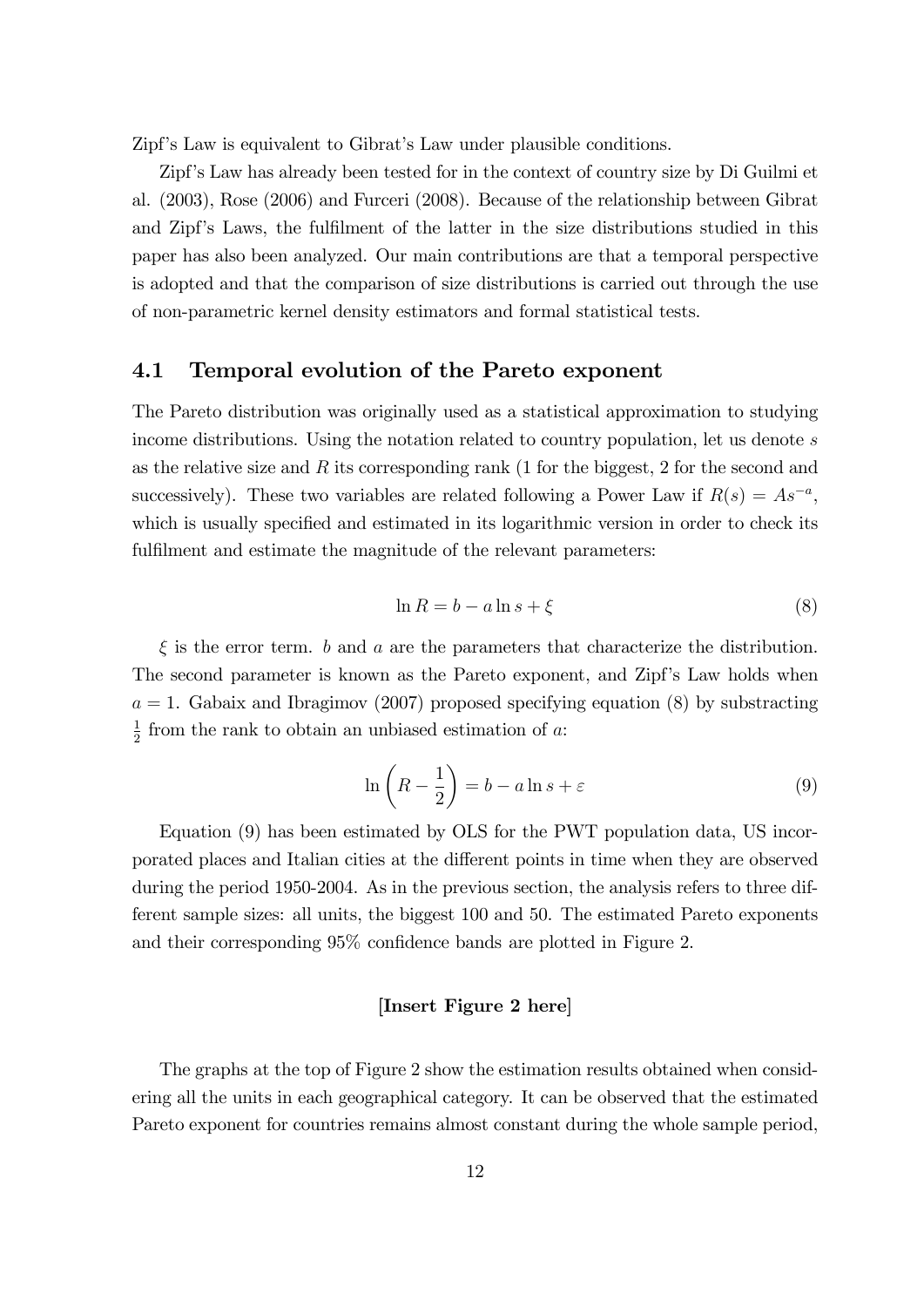being clearly lower than 1. In contrast, the estimated coefficients for cities display a higher variability. Once again, this reflects that population movements at an international level are more difficult than within countries. The estimated Pareto exponents for the US incorporated places and Italian cities decrease during the period analyzed, getting closer to that for the country size distribution over time. This exponent is higher for the Italian cities, decreasing from 0.9 in 1951 to 0.7 in 2001. The corresponding exponent for the US incorporated places was around  $0.64$  in  $1950$  and  $0.53$  in  $2000<sup>5</sup>$ . Note that this decreasing evolution might indicate a divergent behaviour of city size. It may be explained in the US by the appearance of new cities with very small relative sizes in the sample rather than by different growth rates of cities.

It can be observed in the graphs in the middle and at the bottom of Figure 2 that the estimated magnitude of the Pareto exponent increases and gets closer to one as only the bigger countries are considered. This implies that Zipf's Law holds in the upper tail of the country size distribution. The Pareto coefficient remains almost unchanged around 0.8 for the 100 biggest countries and presents an increasing trend for the 50 biggest. This upward evolution of the Pareto exponent is also found for the US incorporated places and Italian cities in the upper-tail of the size distribution. In these two latter cases, the estimated coefficients are above one and are greater for the US than for Italy.

These results are in line with Eeckhout (2004) and Soo (2005) who showed that estimated Pareto exponent is clearly dependent on the sample size as well as the geographical unit chosen. In addition, they also coincide with those in Rose (2006) who obtained favourable evidence of Zipfís Law only in the upper-tail distribution for both cities and countries.

#### 4.2 Comparison of distributions

The aim of this last subsection is to statistically compare how similarly population is distributed among countries and cities. To do so, their relative size density functions have been estimated using an adaptative kernel density estimator. This has been done for both the initial and final time periods in order to adopt a temporal perspective. These distributions in each geographical category analyzed have been plotted at the top of Figure 3. In addition, the two-variable Kolmogorov-Smirnov (KS) test statistic of the null that the distributions are equal has also been reported.

#### [Insert Figure 3 here]

 $5$ This value almost coincides with that obtained by Eeckhout (2004). The differences might be a consequence of not working with "unincorporated places".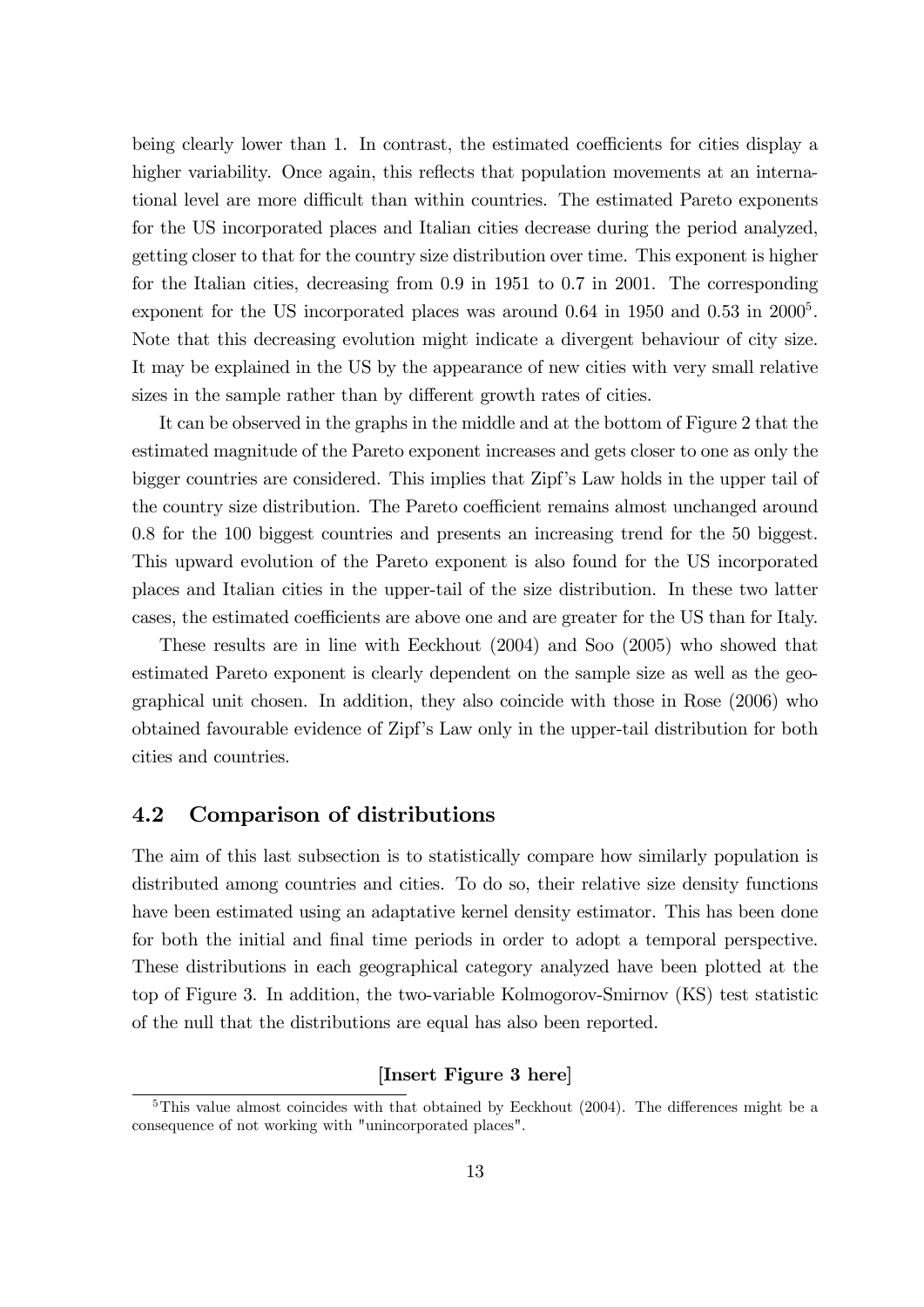The smallest countries have an important weight in the distribution that has decreased in time. More interestingly, the distribution of countries has not significantly changed from 1950 to 2000. This is in line with the estimated Pareto exponents in the previous subsection and is corroborated by the KS test since the null hypothesis cannot be rejected at the  $10\%$  significance level. On the contrary, the size distributions of cities in the US and Italy have changed over time, starting from a leptokurtic distribution with a higher density around the mean at the beginning of the sample period. Similarly to the country size distribution, there is less density in the lower tails of the distributions in the final period. The graphs in the middle and bottom panels of Figure 3 compare the distributions of countries and cities at the beginning and the end of the sample, respectively. Although the KS test statistic rejects the null hypothesis that the distributions are equal in all cases, country and city size distributions are more similar at the end of the period analyzed than at the beginning. This finding also confirms those obtained from the the evolution of the Pareto coefficients and are reflected in a reduction of the KS test statistics. In fact, both countries and cities seem to be log-normally distributed around 2000. Note that this does not contradict the findings regarding the Pareto coefficient in the upper tail. As pointed out by Eeckhout  $(2008)$ , a log-normal distribution of the tails does not mean that a Pareto fit does not exist.

## 5 Summary and concluding remarks

This paper has implemented further tests of Gibrat's Law in country sizes. Our main contribution is that the analysis has been carried out using the techniques most commonly applied in another demographic context where this empirical regularity is relevant: city size. In line with Rose (2006), we find evidence of an independent growth of country population with respect to its initial size. However, when using non-parametric kernel regressions, this hypothesis is rejected for the smallest countries. In addition, it is not possible to find favourable evidence of Gibrat's Law when using panel unit root tests. Therefore, it should be concluded that the theoretical modelling of country population in accordance with Gibrat's Law should not concern us so much until stronger evidence for it is found.

City size data of two developed countries - Italy and the US - have been used in order to establish comparisons between the population growth of countries and cities. Although population movements at an international level are more restricted than those within the same country, some similarities between these two different geographical categories have been obtained. This reinforces Rose's findings and is especially true for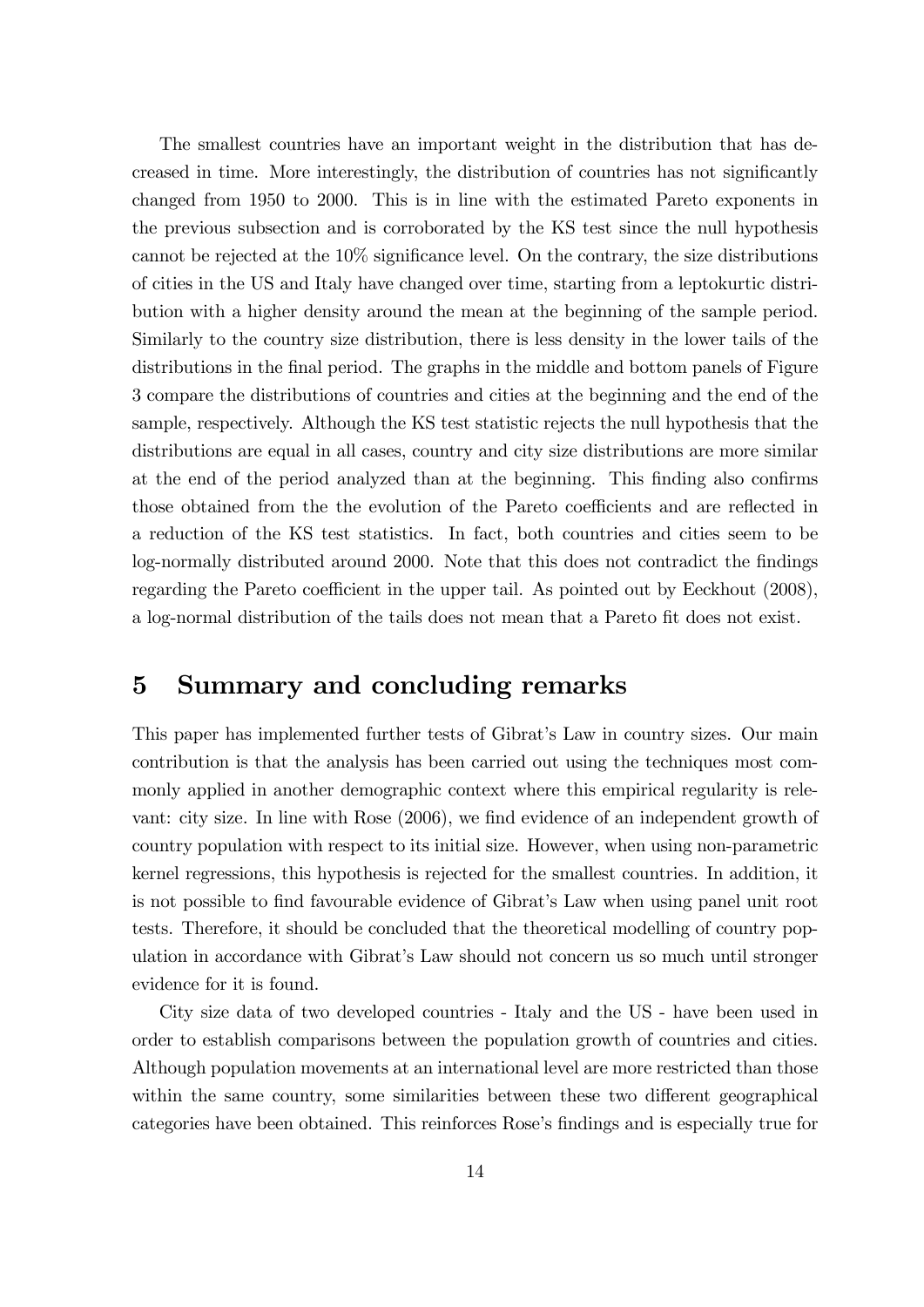the Italian cities.

An analysis of population distributions has also been carried out. The estimated Pareto exponents show a common behaviour between cities and countries in the uppertail of the distribution, where Zipf's Law holds. When the whole distribution is considered, the estimated Pareto exponent for countries remains almost unchanged over time while those for cities present a decreasing trend. This fact could indicate that a process of divergence has brought the distributions of cities closer to that of countries. In the US, this divergence would be explained not so much by differences in the growth rate of cities but by the appearance of new cities which enter with very small relative sizes. The same conclusion applies when analyzing the size distributions using non-parametric methods. That is, the distribution of countries has not significantly changed from 1950 to 2000 while city size distributions have become more similar to that of countries over time.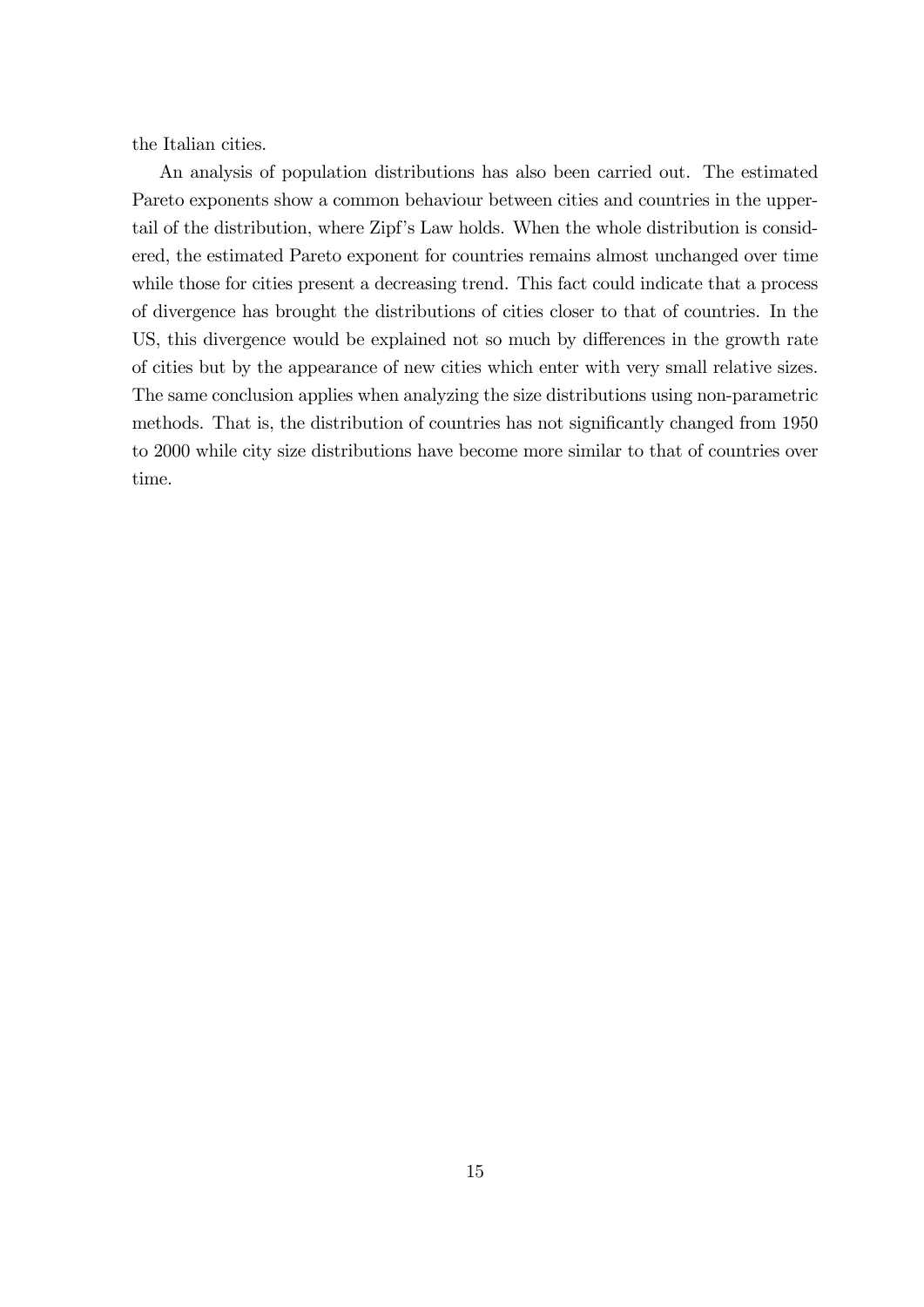## References

- [1] Alesina A, Spaolare E, Waczierg R (2005) Trade, Growth and the Size of Countries. In: Aghion P, Durlauf SN (eds) Handbook of Economic Growth 1B. North-Holland Elsevier Science, Amsterdam:1499-1542
- [2] Anderson G, Ge Y (2005) The size distribution of Chinese cities. Regional Science and Urban Economics 35(6):756-776
- [3] Banerjee A, Massimiliano M, Osbat C (2005) Testing for PPP: should we use panel methods? Empirical Economics  $30(1)$ :77-91
- [4] Black D, Henderson HV (2003) Urban evolution in the USA. Journal of Economic Geography 3(4):343-372
- [5] Bosker EM, Brakman S, Garretsen H, Schramm M (2008) A century of shocks: the evolution of the German city size distribution 1925-1999. Regional Science and Urban Economics 38(4):330-347
- [6] Cheshire PC, Magrini S (2006) Population Growth in European Cities: Weather Matters - but only nationally. Regional Studies 40(1):23-37
- [7] Choi I (2001) Unit root tests for panel data. Journal of International Money and Finance  $20(2):249-272$
- [8] Clark JS, Stabler JC (1991) Gibrat's law and the growth of Canadian cities. Urban  $Studies 28(4):635–639$
- [9] Córdoba JC (2008) A generalized Gibrat's Law for Cities. International Economic Review 49(4):1463-1468
- [10] Davis DR, Weinstein DE (2002) Bones, Bombs, and Break Points: The Geography of Economic Activity. American Economic Review 92(5):1269-1289
- [11] Di Guilmi C, Ga§eo E, Gallegati M (2003) Power Law Scaling in the World Income Distribution. Economics Bulletin 15(6):1-7
- [12] Eaton J, Eckstein Z (1997) Cities and Growth: Theory and Evidence from France and Japan. Regional Science and Urban Economics 27(4-5):443-474
- [13] Eeckhout J (2004) Gibrat's Law for (All) Cities. American Economic Review 94(5):1429-1451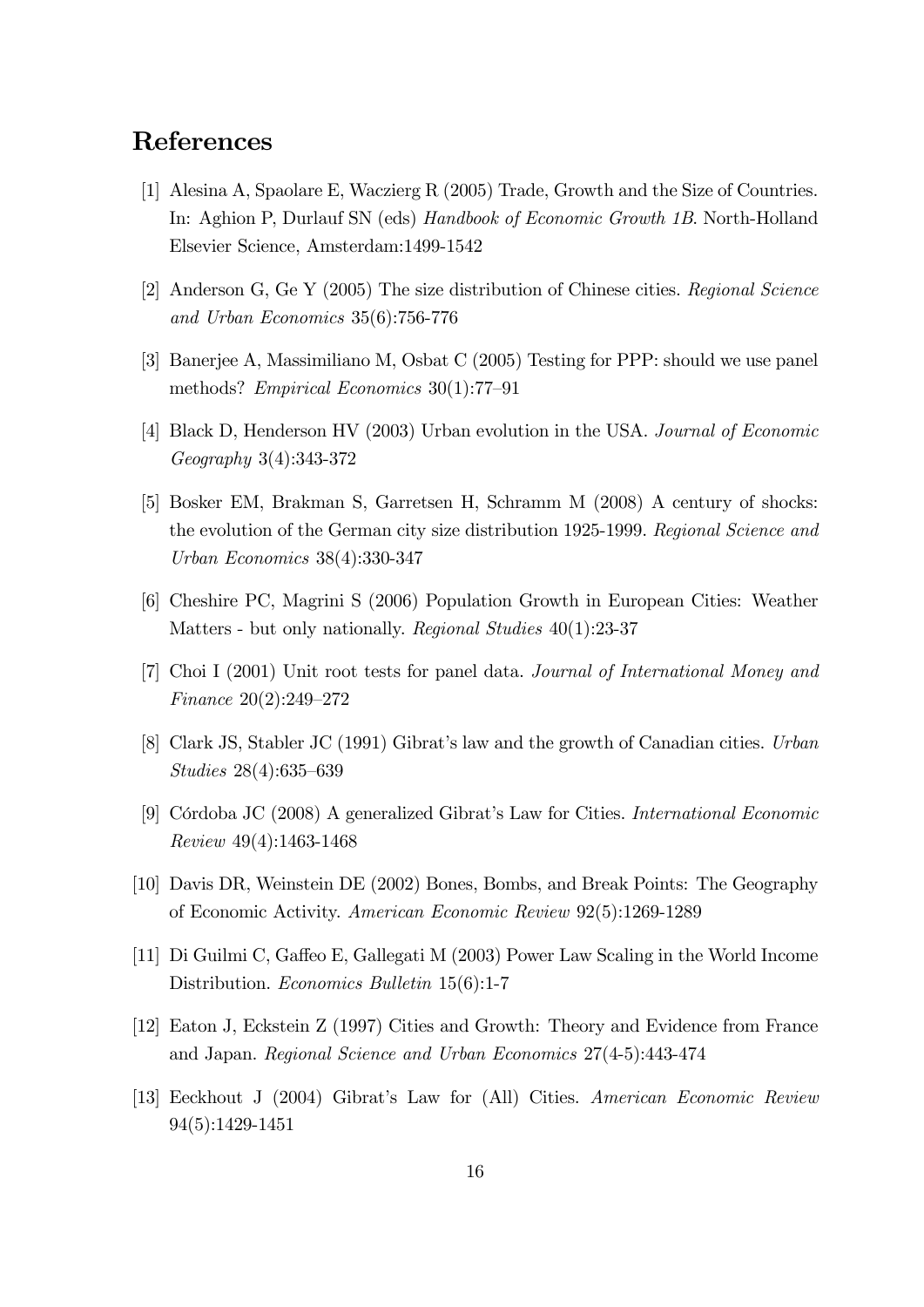- [14] Eeckhout J (2008) Gibrat's Law for (all) Cities: Reply. American Economic Review (forthcoming)
- [15] Ehrlich I, Lui F (1997) The Problem of Population and Growth: A Review of the Literature from Malthus to Contemporary Models of Endogenous Population and Endogenous Growth. Journal of Economic Dynamics and Control 21(1):205-242
- [16] Furceri D (2008) Zipf's Law and world income distribution. Applied Economics Letters 15(12):921-923
- [17] Gabaix X (1999) Zipf's law for cities: An explanation. Quarterly Journal of Economics  $114(3)$ :739-767
- [18] Gabaix X, Iaonnides YM (2004) The evolution of city size distributions. In: Henderson JV, Thisse, JF (eds) Handbook of Urban and Regional Economics 4A. North-Holland Elsevier Science, Amsterdam:2341-2378
- [19] Gabaix X, Ibragimov R (2007) Rank-1/2: a simple way to improve OLS estimation of tail exponents. NBER Technical Working Paper No. 342
- [20] Gibrat R (1931) Les Inégalités Économiques. Librairie du Recueil Sirey, Paris
- [21] Guérin-Pace F (1995) Rank-Size Distribution and the Process of Urban Growth. Urban Studies 32(3):551-562
- [22] Henderson JV, Wang HG (2007) Urbanization and City Growth: the Role of Institutions. Regional Science and Urban Economics 37(3):283-313
- [23] Im K, Pesaran MH, Shin Y (2003) Testing for unit roots in heterogeneous panels. Journal of Econometrics  $115(1):53-74$
- [24] Ioannides YM, Overman HG (2003) Zipfís law for cities: an empirical examination. Regional Science and Urban Economics 33(2):127-137
- [25] Jaeger K, Kuhle W (2009) The optimum growth rate for population reconsidered. Journal of Population Economics 22(1):23-41
- [26] Lanaspa L, Pueyo F, Sanz F (2003) The evolution of Spanish Urban Structure during the Twentieth Century. Urban Studies 40(3):567-580
- [27] Ng S, Perron P (2001) Lag Length Selection and the Construction of Unit Root Tests with Good Size and Power. Econometrica 69(6):1519-1554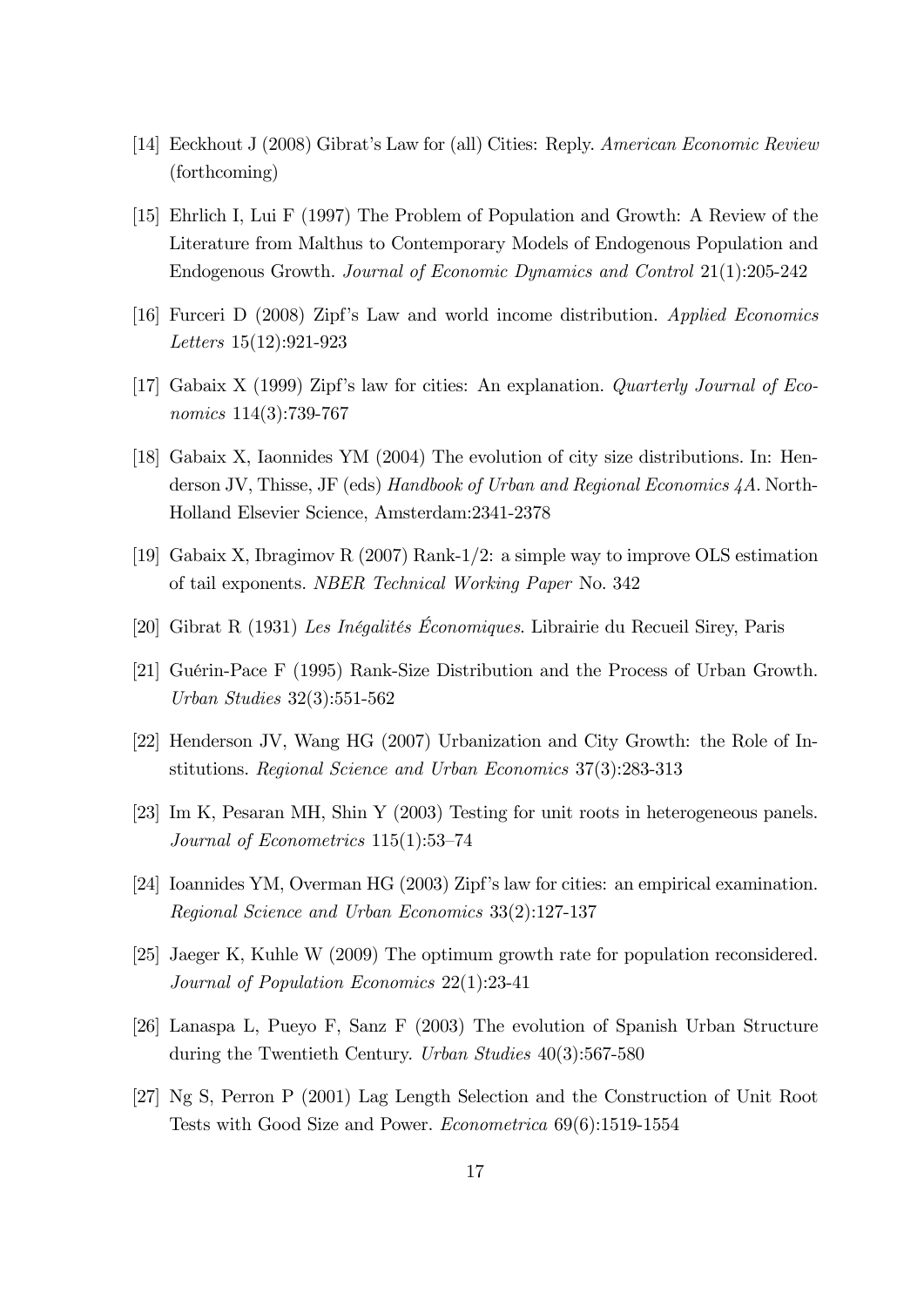- [28] Pesaran MH (2004) General Diagnostic Tests for Cross Section Dependence in Panels. CESifo Working Paper Series No. 1229
- [29] Pesaran MH (2007) A Simple Panel Unit Root Test in the Presence of Cross-Section Dependence. Journal of Applied Econometrics 22(2):265-312
- [30] Petrakos GP, Mardakis P, Caraveli H (2000) Recent developments in the Greek system of urban centres. Environment and Planning B: Planning and Design 27(2):169-181
- [31] Quah DT (1993) Empirical cross-section dynamics in economic growth. European Economic Review 37(2-3):426-434
- [32] Resende M (2004) Gibratís Law and the Growth of Cities in Brazil: A Panel Data Investigation. Urban Studies 41(8):1537-1549
- [33] Rose AK (2006) Cities and countries. Journal of Money, Credit, and Banking 38(8):2225-2246
- [34] Soo KT (2005) Zipf's Law for cities: a cross-country investigation. Regional Science and Urban Economics 35(3):239-263
- [35] Soo KT (2007) Zipfís Law and Urban Growth in Malaysia. Urban Studies 44(1):1- 14
- [36] Zipf GK (1949) Human Behaviour and the Principle of Least Effort: An Introduction to Human Ecology. Addison–Wesley, Cambridge, MA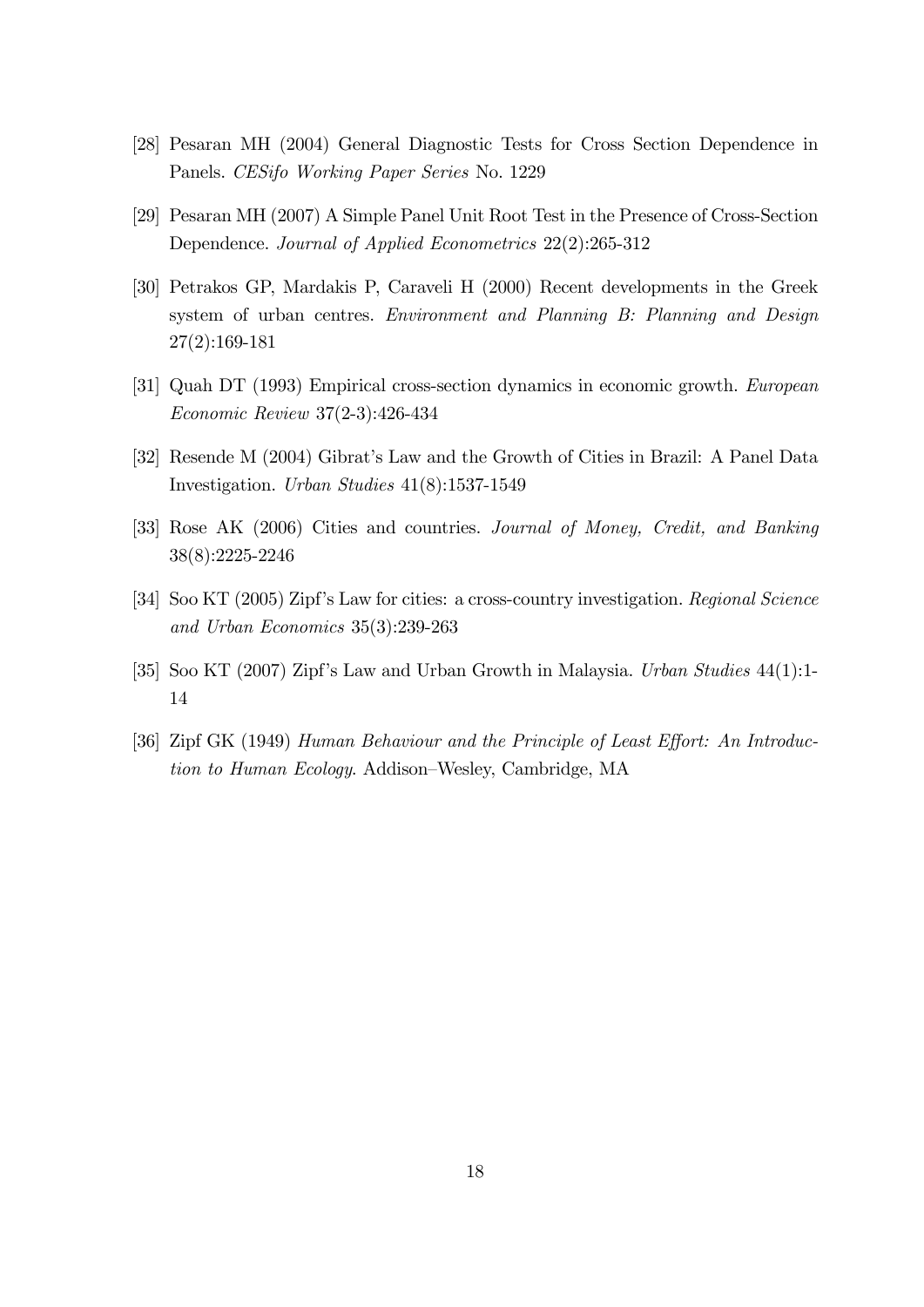| Authors                      | Country       | Sample period | Methodology                               | Conclusion |
|------------------------------|---------------|---------------|-------------------------------------------|------------|
| Clark and Stabler (1991)     | Canada        | 1975-1984     | Unit root testing                         | Acceptance |
| Guérin-Pace (1995)           | France        | 1836-1990     | Pearson's correlation coefficient         | Rejection  |
| Eaton and Eckstein (1997)    | Japan         | 1925-1985     | Transition matrices and Lorenz Curves     | Acceptance |
|                              | France        | 1876-1990     |                                           | Acceptance |
| Petrakos et al. $(2000)$     | Greece        | 1981-1991     | Growth regressions                        | Rejection  |
| Davis and Weinstein (2002)   | Japan         | 1925-1965     | Unit root testing                         | Acceptance |
| Black and Henderson (2003)   | <b>USA</b>    | 1900-1990     | Transition matrices and Unit root testing | Rejection  |
| Ioannides and Overman (2003) | <b>USA</b>    | 1900-1990     | Kernel regressions                        | Acceptance |
| Eeckhout $(2004)$            | <b>USA</b>    | 1990-2000     | Growth and Kernel regressions             | Acceptance |
| Gabaix and Ioannides (2004)  | <b>USA</b>    | 1900-1990     | Kernel regressions                        | Acceptance |
| Resende $(2004)$             | <b>Brazil</b> | 1980-2000     | Unit root testing                         | Acceptance |
| Anderson and Ge (2005)       | China         | 1961-1999     | Rank regressions and Transition matrices  | Mixed      |
| Henderson and Wang (2007)    | World         | 1960-2000     | Unit root testing                         | Rejection  |
| Soo $(2007)$                 | Malaysia      | 1957-2000     | Unit root testing                         | Rejection  |
| Bosker et al. $(2008)$       | West Germany  | 1925-1999     | Transition matrices, Kernel regressions   | Mixed      |
|                              |               |               | and Unit root testing                     |            |

Table 1: Summary of the empirical literature examining Gibrat's Law for city size, 1990-2008.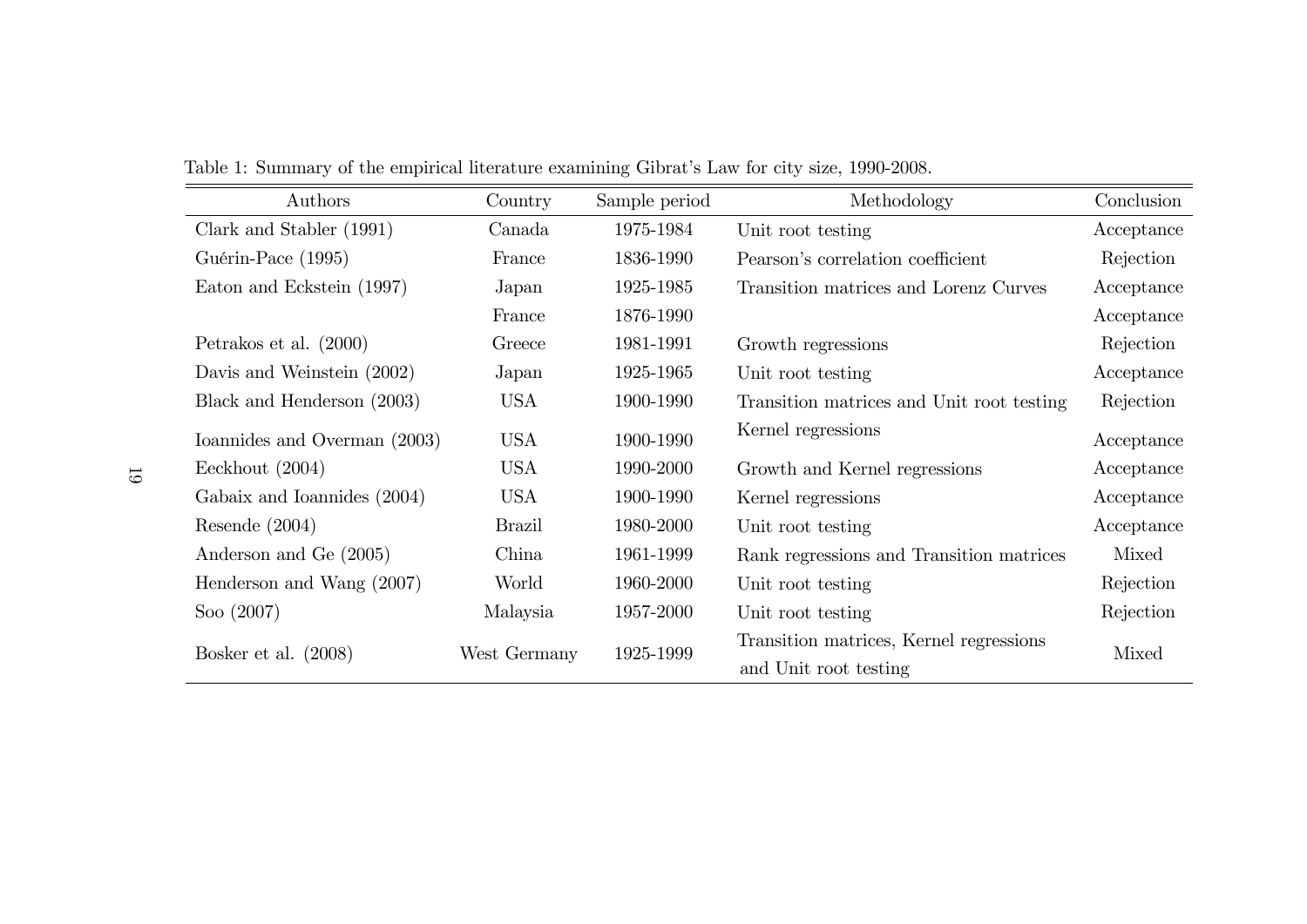| Table 2: Average 10-year transition matrices. |  |  |  |
|-----------------------------------------------|--|--|--|
|-----------------------------------------------|--|--|--|

| Penn World Table countries (1950-2000) |                                    |                |      |          |          |                       |          |                              |          |          |                       |                |              |                |          |          |                       |
|----------------------------------------|------------------------------------|----------------|------|----------|----------|-----------------------|----------|------------------------------|----------|----------|-----------------------|----------------|--------------|----------------|----------|----------|-----------------------|
|                                        | All sample $(N=187)$<br>Top $100$  |                |      |          | Top 50   |                       |          |                              |          |          |                       |                |              |                |          |          |                       |
| Initial                                | 0.09                               | 0.09           | 0.11 | 0.14     | 0.57     | Initial               | 0.05     | $0.09\,$                     | 0.04     | 0.36     | 0.47                  | Initial        | 0.04         | 0.10           | 0.05     | $0.31\,$ | $0.50\,$              |
|                                        | $\infty$                           | $\,2$          | 0.75 | 0.50     | 0.25     |                       | $\infty$ | $\,2$                        | 0.75     | $0.50\,$ | $\operatorname{Rest}$ |                | $\infty$     | $\,2$          | 0.75     | $0.50\,$ | $\operatorname{Rest}$ |
| $\infty$                               | 0.94                               | 0.06           |      |          |          | $\infty$              | 0.95     | $0.05\,$                     |          |          |                       | $\infty$       | 0.94         | 0.06           |          |          |                       |
| $\overline{2}$                         | 0.06                               | 0.92           | 0.02 |          |          | $\overline{2}$        | 0.04     | 0.94                         | 0.02     |          |                       | $\overline{2}$ | 0.02         | 0.90           | 0.08     |          |                       |
| 0.75                                   |                                    | 0.12           | 0.76 | 0.12     |          | 0.75                  |          | 0.05                         | 0.92     | 0.03     |                       | 0.75           |              | 0.05           | 0.88     | 0.07     |                       |
| $0.50\,$                               |                                    |                | 0.09 | 0.85     | 0.06     | 0.50                  |          |                              | $0.02\,$ | 0.95     | 0.03                  | 0.50           |              |                | 0.04     | 0.88     | 0.08                  |
| $0.25\,$                               |                                    |                |      | 0.02     | 0.98     | Rest                  |          |                              |          | 0.03     | 0.97                  | Rest           |              |                |          | 0.04     | 0.96                  |
|                                        | US incorporated places (1950-2000) |                |      |          |          |                       |          |                              |          |          |                       |                |              |                |          |          |                       |
|                                        |                                    | Top 200        |      |          |          |                       |          | Top $100$                    |          |          |                       |                |              | Top 50         |          |          |                       |
| Initial                                | 0.04                               | 0.08           | 0.07 | $0.31\,$ | $0.50\,$ | Initial               | 0.04     | 0.13                         | 0.07     | $0.26\,$ | 0.50                  | Initial        | 0.05         | 0.11           | $0.14\,$ | $0.20\,$ | $0.50\,$              |
|                                        | $\infty$                           | $\overline{2}$ | 0.75 | 0.50     | Rest     |                       | $\infty$ | $\,2$                        | 0.75     | 0.50     | Rest                  |                | $\infty$     | $\overline{2}$ | 0.75     | 0.50     | Rest                  |
| $\infty$                               | 0.87                               | $0.13\,$       |      |          |          | $\infty$              | 0.90     | 0.10                         |          |          |                       | $\infty$       | 0.91         | 0.09           |          |          |                       |
| $\overline{2}$                         | 0.04                               | 0.89           | 0.07 |          |          | $\overline{2}$        | 0.04     | 0.89                         | 0.07     |          |                       | $\overline{2}$ | 0.02         | 0.82           | 0.16     |          |                       |
| 0.75                                   |                                    | 0.12           | 0.74 | 0.14     |          | 0.75                  |          | 0.12                         | 0.74     | 0.14     |                       | 0.75           |              | 0.14           | 0.70     | 0.16     |                       |
| $0.50\,$                               |                                    |                | 0.10 | 0.70     | 0.20     | 0.50                  |          | 0.01                         | 0.09     | 0.68     | 0.22                  | 0.50           |              |                | 0.12     | 0.70     | 0.18                  |
| Rest                                   |                                    |                | 0.01 | 0.10     | 0.89     | Rest                  |          |                              |          | 0.10     | 0.90                  | Rest           |              |                | 0.02     | 0.06     | $\rm 0.92$            |
|                                        |                                    |                |      |          |          |                       |          | Italian cities $(1951-2001)$ |          |          |                       |                |              |                |          |          |                       |
|                                        |                                    | Top 200        |      |          |          |                       |          | Top $100$                    |          |          |                       |                |              | Top 50         |          |          |                       |
| Initial                                | 0.04                               | 0.10           | 0.10 | 0.26     | $0.50\,$ | Initial               | 0.05     | 0.07                         | $0.10\,$ | 0.28     | 0.50                  | Initial        | 0.06         | 0.08           | 0.08     | 0.28     | $0.50\,$              |
|                                        | $\infty$                           | $\,2$          | 0.75 | $0.50\,$ | Rest     |                       | $\infty$ | $\overline{2}$               | 0.75     | $0.50\,$ | Rest                  |                | $\infty$     | $\overline{2}$ | 0.75     | $0.50\,$ | Rest                  |
| $\infty$                               | 0.96                               | 0.04           |      |          |          | $\infty$              | 0.96     | 0.04                         |          |          |                       | $\infty$       | $\mathbf{1}$ |                |          |          |                       |
| $\overline{2}$                         | 0.01                               | $\rm 0.93$     | 0.06 |          |          | $\,2$                 |          | 0.97                         | $0.03\,$ |          |                       | $\,2$          |              | 0.98           | $0.02\,$ |          |                       |
| 0.75                                   |                                    | 0.09           | 0.80 | 0.11     |          | 0.75                  |          | 0.05                         | 0.88     | 0.07     |                       | 0.75           |              | 0.02           | 0.93     | 0.05     |                       |
| $0.50\,$                               |                                    |                | 0.06 | 0.83     | 0.11     | 0.50                  |          |                              | 0.08     | 0.83     | 0.09                  | 0.50           |              |                | 0.04     | 0.87     | 0.09                  |
| Rest                                   |                                    |                |      | 0.06     | 0.94     | $\operatorname{Rest}$ |          |                              |          | 0.05     | $0.95\,$              | Rest           |              |                |          | 0.06     | 0.94                  |

 $\overline{\phantom{0}}$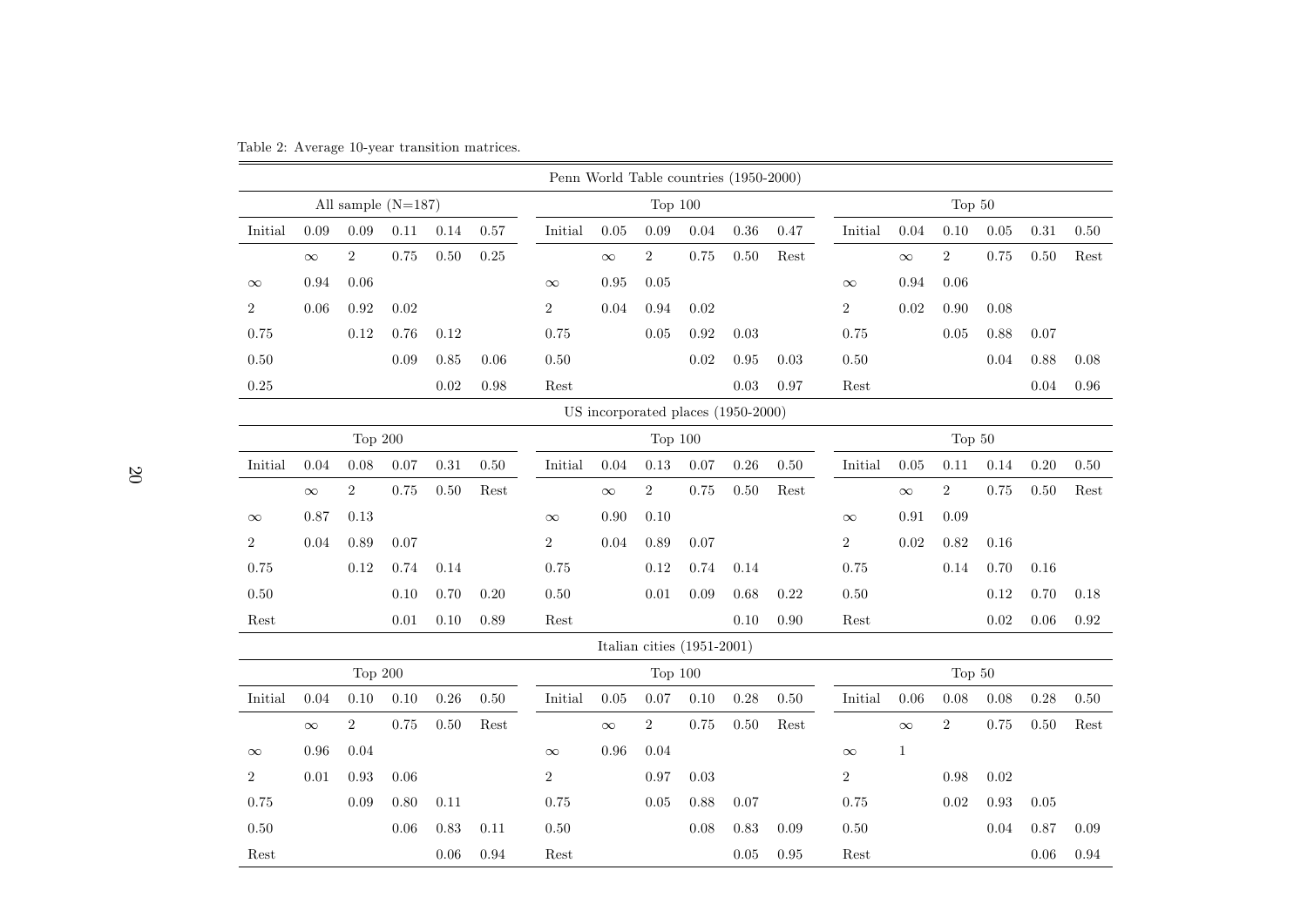| Penn World Table countries $(1950-2004, T=55)$ |               |            |            |  |  |  |  |
|------------------------------------------------|---------------|------------|------------|--|--|--|--|
|                                                | All $(N=187)$ | Top $100$  | Top 50     |  |  |  |  |
| CD                                             | $4.90***$     | $3.80***$  | 1.36       |  |  |  |  |
| <b>CIPS</b>                                    | $-2.29***$    | $-2.27***$ | $-2.17**$  |  |  |  |  |
| CZ.                                            | $-7.55***$    | $-5.36***$ | $-3.01***$ |  |  |  |  |

Table 3: Cross-sectional dependence and pane<sup>l</sup> unit root tests. Total population (in natural logarithms).

| US incorporated places $(1950-2000, T=6)$ |            |            |            |  |  |  |  |
|-------------------------------------------|------------|------------|------------|--|--|--|--|
|                                           | Top 200    | Top 100    | Top 50     |  |  |  |  |
| CD                                        | $55.79***$ | $37.93***$ | $29.50***$ |  |  |  |  |
| <b>CIPS</b>                               | $-1.99*$   | $-2.16**$  | $-1.76$    |  |  |  |  |
| CZ.                                       | $-3.12***$ | $-3.51***$ | 0.36       |  |  |  |  |

| Italian cities $(1951-2001, T=6)$ |            |            |            |  |  |  |  |
|-----------------------------------|------------|------------|------------|--|--|--|--|
|                                   | Top $200$  | Top 100    | Top 50     |  |  |  |  |
| CD                                | $76.63***$ | $74.46***$ | $46.69***$ |  |  |  |  |
| <b>CIPS</b>                       | $-2.17**$  | $-2.56***$ | $-1.57$    |  |  |  |  |
| CZ.                               | $-5.09***$ | $-6.45***$ | 0.65       |  |  |  |  |

Note: <sup>A</sup> constant has been included as <sup>a</sup> deterministic term. The number of lags in order to correct for autocorrelation in country population data has been selected using the MAIC criterion by Ng and Perron (2001) considering <sup>a</sup> maximumof eight. This correction has not been used for city size.<sup>\*\*\*</sup> , \*\* and\* denote rejection of the null hypothesis at the 1, <sup>5</sup> and  $10\%$  significance level, respectively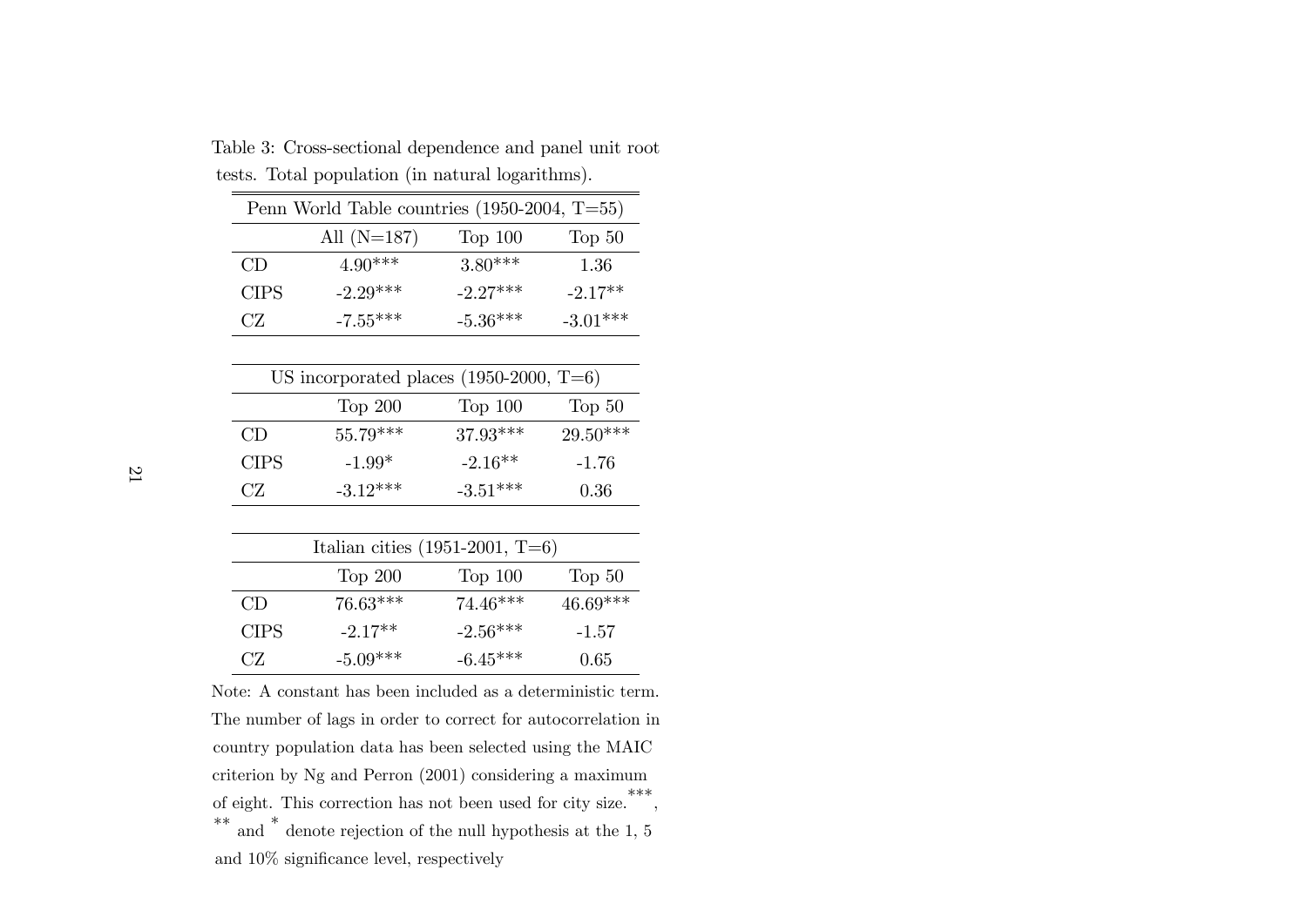

Figure 1: Estimated mean and variance of the standardized population growth in terms of relative size using kernel regression.

22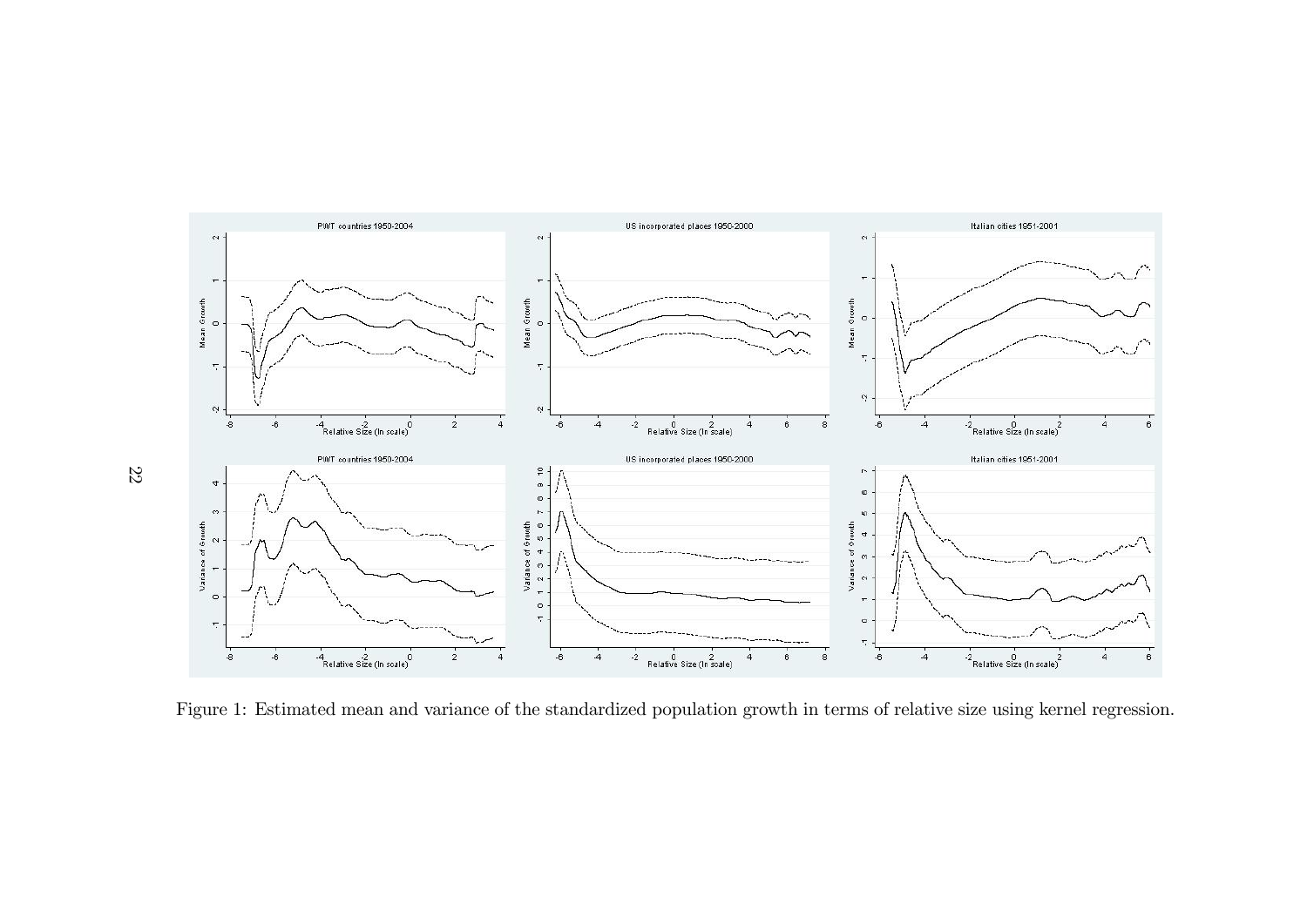

Figure 2: Evolution of the estimated Pareto exponents.

23